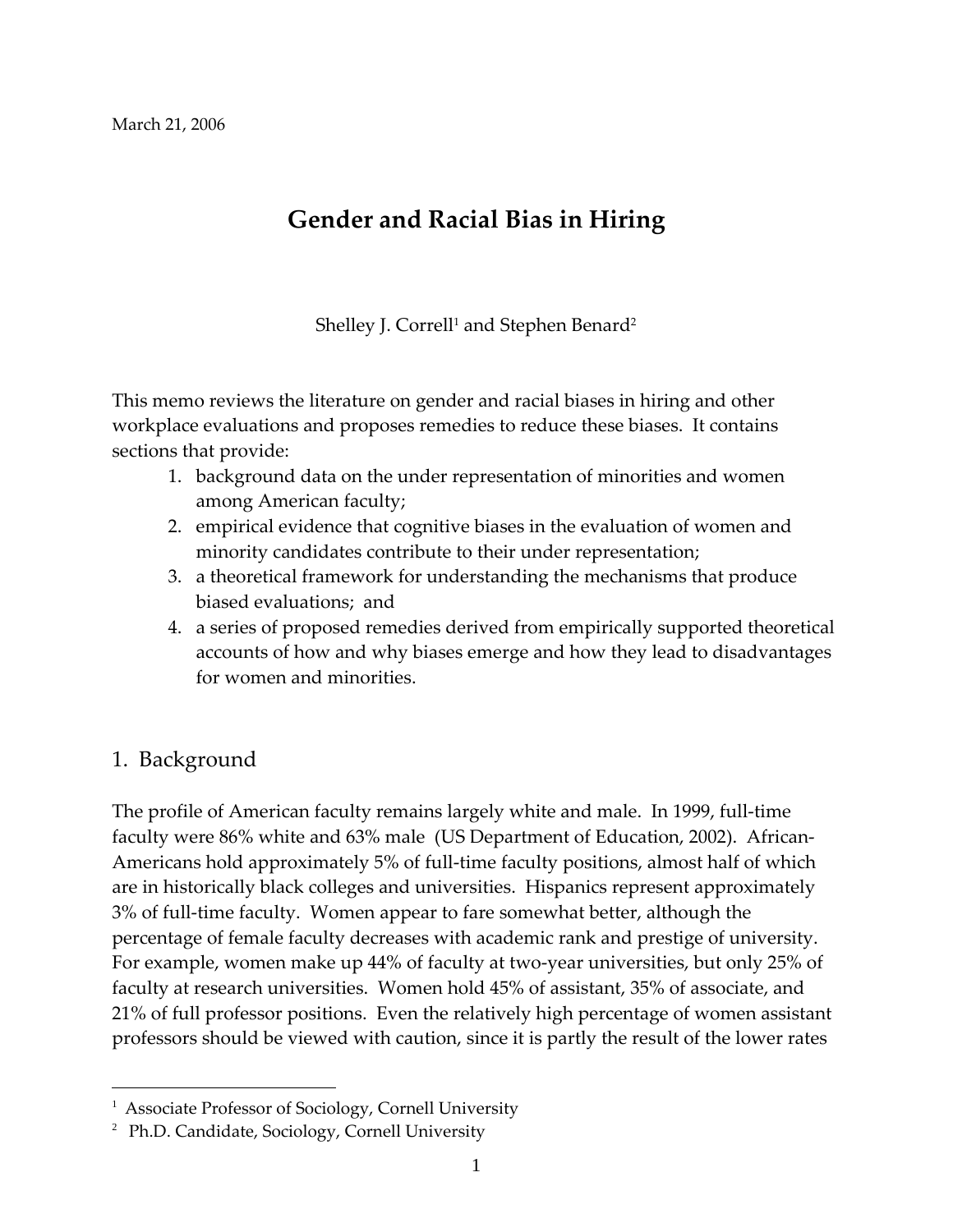of tenure of women compared to men (Valian, 1999). The under representation of women is more extreme in some fields. In science and engineering, for example, 90% of full professors are men.

Factors contributing to the under representation of women and minorities fall under two broad categories: (1) supply‐side or "pipeline" factors that result in smaller pool of minority and, in some fields, female applicants, and (2) demand‐side or discrimination factors that result in lower preferences for women and minority applicants who have made it through the pipeline. We limit our attention here to the latter set of factors, highlighting the role of race and gender biases in hiring decisions. We take this approach for two reasons. First, empirical evidence, which we review below, suggests that biased evaluations of women and minorities contribute to their under representation among American faculty. Second, while it is difficult for universities to affect the supply of applicants, research suggests that organizational changes can reduce biases in hiring processes. Thus, demand‐side or discrimination factors provide a more accessible target for increasing the representation of women and minority faculty.

### 2. Empirical Evidence

#### **Gender**

Despite reductions in blatant forms of discrimination, women continue to experience more subtle forms discrimination, such as having their input in groups ignored and having their performances devalued (Ridgeway and Correll 2004; Valian 1999). Evidence supporting this claim comes from a diverse set of studies, including self‐ reports of discrimination, attitudinal surveys of those who make hiring decisions, and experiments that hold the quality of applicants constant but vary their gender on application materials. For example, in a longitudinal analysis of scientists who won a prestigious postdoctoral fellowship, 72.8% of female scientists and 12.9% of male scientists reported experiencing discrimination during their careers (Sonnert and Holton 1996). A national survey of 268 managers found that they believed that men in general possessed more of the qualities of successful managers than women in general (Heilman et al. 1989). Studies by Correll and Benard (2005) and Correll and Paik (2006) show that female job applicants are penalized for being mothers, while otherwise identical male job applicants are rewarded for being fathers. In one interesting natural experiment, Goldin and Rouse (2000) found that after symphony orchestras switched from auditions where the gender of a musician was visible to a procedure where musicians auditioned behind a screen, the rate of hire of female musicians increased by approximately 25%. Studies have also found that female university faculty receive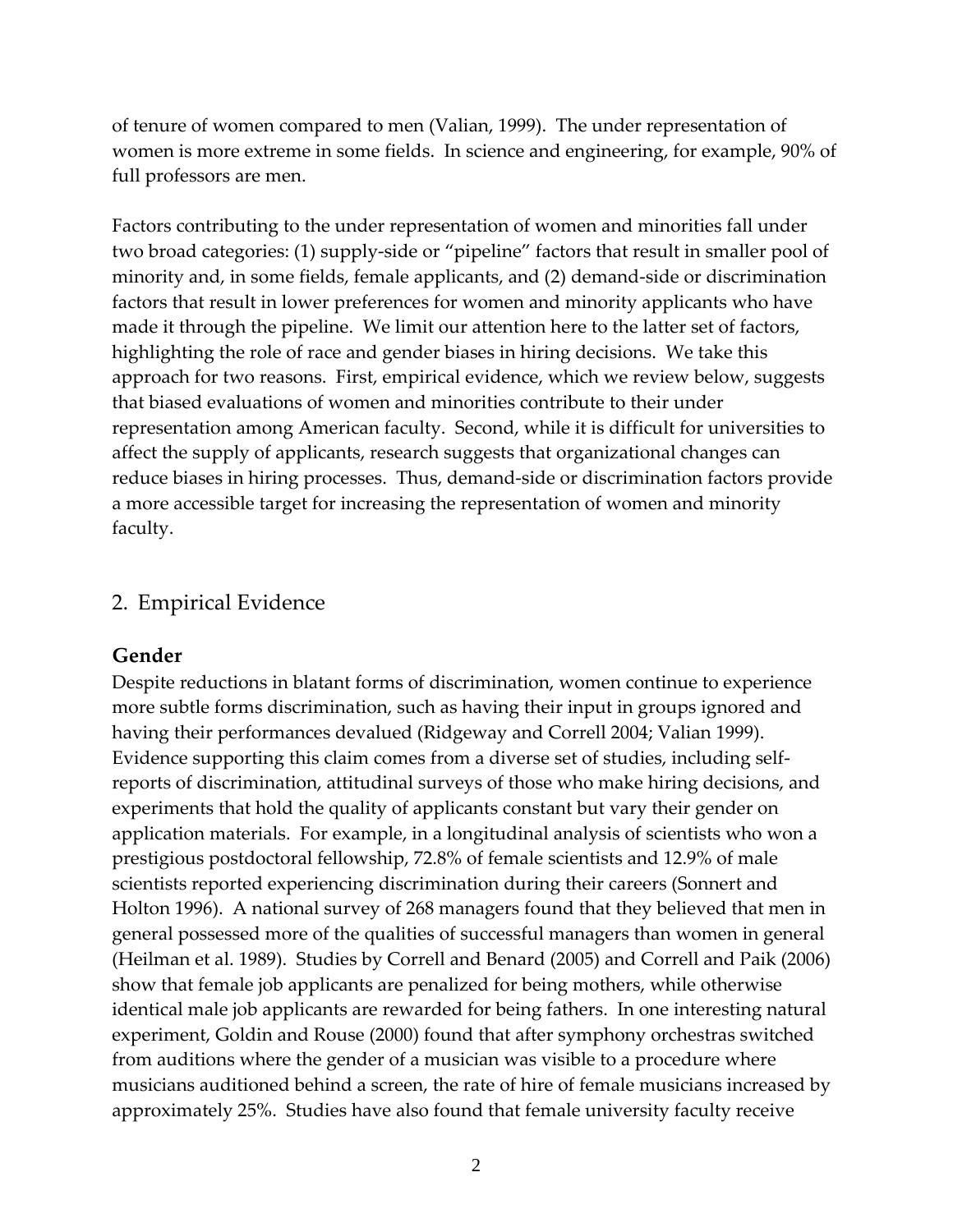more negative teaching evaluations than their male counterparts from both male and female students (Sinclair and Kunda 2000). Letters of recommendation for female faculty applicants have been found to be shorter, contain fewer descriptions of their research accomplishments, give more emphasis to their teaching ability, and raise more doubts compared with letters for male faculty applicants (Trix and Psenka 2003).

In one particularly relevant study, researchers modified an actual curriculum vita so that it either contained a female or male name and sent the CV to a random sample of university psychology departments and asked faculty members to evaluate the person on a number of dimensions (Steinpreis, Anders, and Ritzke 1999). In one set of conditions, the CV was the version the actual applicant had previously used to get a job as a new assistant professor, and in the other conditions, the CV was the (more impressive) version she used years later as a tenure candidate. The researchers found that when the new assistant professor CV had a male name, the candidate was judged by both male and female evaluators to be worthy of hire approximately 73% of the time. When the same CV had a female name, it was rated worthy of hire approximately only 45% of the time. There were no significant gender differences in ratings of the tenure version of the vitae, although participants wrote four times as many cautionary or negative comments in the margins of their rating sheets for the female applicants, such as "We would have to see her job talk," or "I would need to see evidence that she had gotten these grants or publications on her own." The fact that the male and female tenure versions of the vitae were rated more similarly than the new assistant professor versions suggests that women may be at greater risk of experiencing discrimination when information about their qualifications is ambiguous. However, having clear, unambiguous qualifications does not eliminate all forms of bias against women: other research has shown that women who appear especially competent tend to be disliked at work and are penalized in other ways when they succeed (Rudman and Glick 1999). Unlike men, women often have to choose between appearing competent and being liked at work (Rudman and Glick 1999; Valian 1999).

#### **Race**

To the best of our knowledge, studies have not examined the effect of race in hiring for academic positions to the same extent that they have examined the effect of gender. However, researchers have examined how cognitive biases hamper African‐Americans' labor market success more generally. The broad pattern that emerges from this body of work is that African‐Americans continue to experience substantial employment discrimination.

Perhaps the most convincing recent evidence of this fact comes from an audit study of race and employer hiring behavior (Bertrand and Mullainathan 2003). The researchers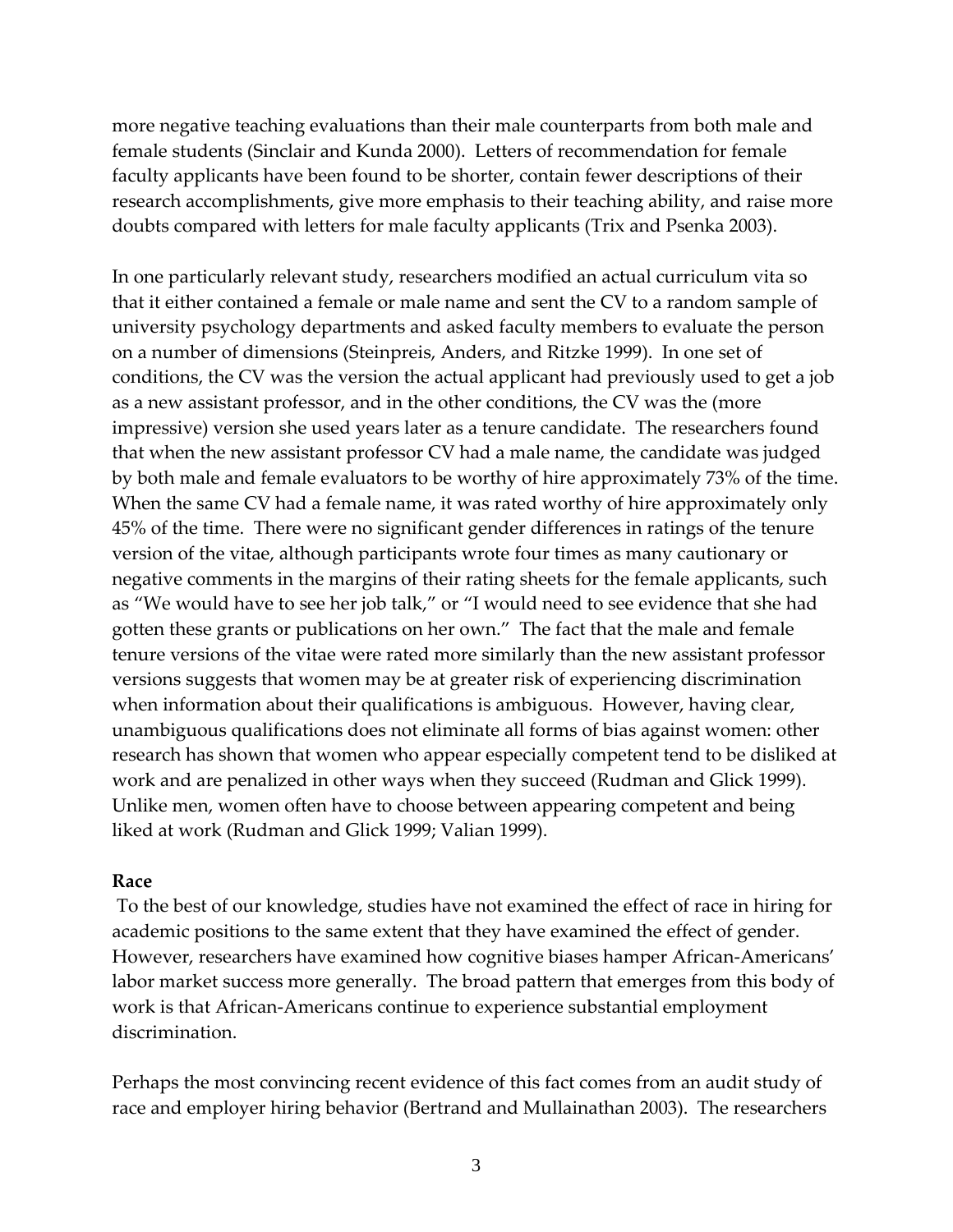sent job applications to a wide variety of jobs using resumes based on those from real job seekers. They altered the resumes systematically to vary the quality and the apparent race of the applicant. Some resumes bore names commonly found on African‐ American birth certificates (such as "Lakisha" or "Jamal"), while others bore names commonly found on white birth certificates (such as "Emily" or "Greg"). Thus, the same resume was sometimes presented as that of an African–American job-seeker and other times, as that of a white job-seeker. They found that white applicants were called back approximately 50% more often than African‐American applicants, regardless of industry or occupation. Furthermore, white applicants benefited more than African-American applicants from presenting a high quality resume, suggesting that the penalty for being African‐American may be greater for higher status jobs.

A number of smaller studies converge on the conclusion that African‐Americans face discrimination in the labor market and in the workplace. A study by Sinclair and Kunda (1999) showed that white and African‐American managers were rated as equally skilled when they praised study participants, but African-American managers were rated as significantly less skilled than whites when they criticized participants. Spencer and colleagues (Spencer et al. 1998) similarly found that individuals negatively stereotype both African‐Americans and Asian‐Americans when individuals who are members of those groups criticize them, but not when they praise them. Biernat and Kobrynowicz (1997) found that African‐American job applicants are held to stricter standards of competence than white applicants. In this study, participants required African‐ Americans to show greater evidence of leadership skills than whites before rating them as capable of excelling in the position to which they were applying. A study by Greenhaus and Parasuraman (1993) found that the achievements of black managers were less likely to be attributed to ability or effort and more likely to be attributed to help from others than were the achievements of white managers.

The studies described above illustrate that women and people of color experience discrimination in labor market settings. To reduce these effects, we must first understand how and why discrimination occurs. The next section undertakes this task.

### 3. Theories of Stereotyping and Cognitive Biases

### **Overview**

In general, the empirical results presented above can be understood as follows: stereotypic beliefs about gender and race impact the relative expectations evaluators have for the workplace suitability of different categories of people, which lead to biases in their evaluations. Below we review empirically supported theoretical accounts about how stereotypes lead to racial and gender biases.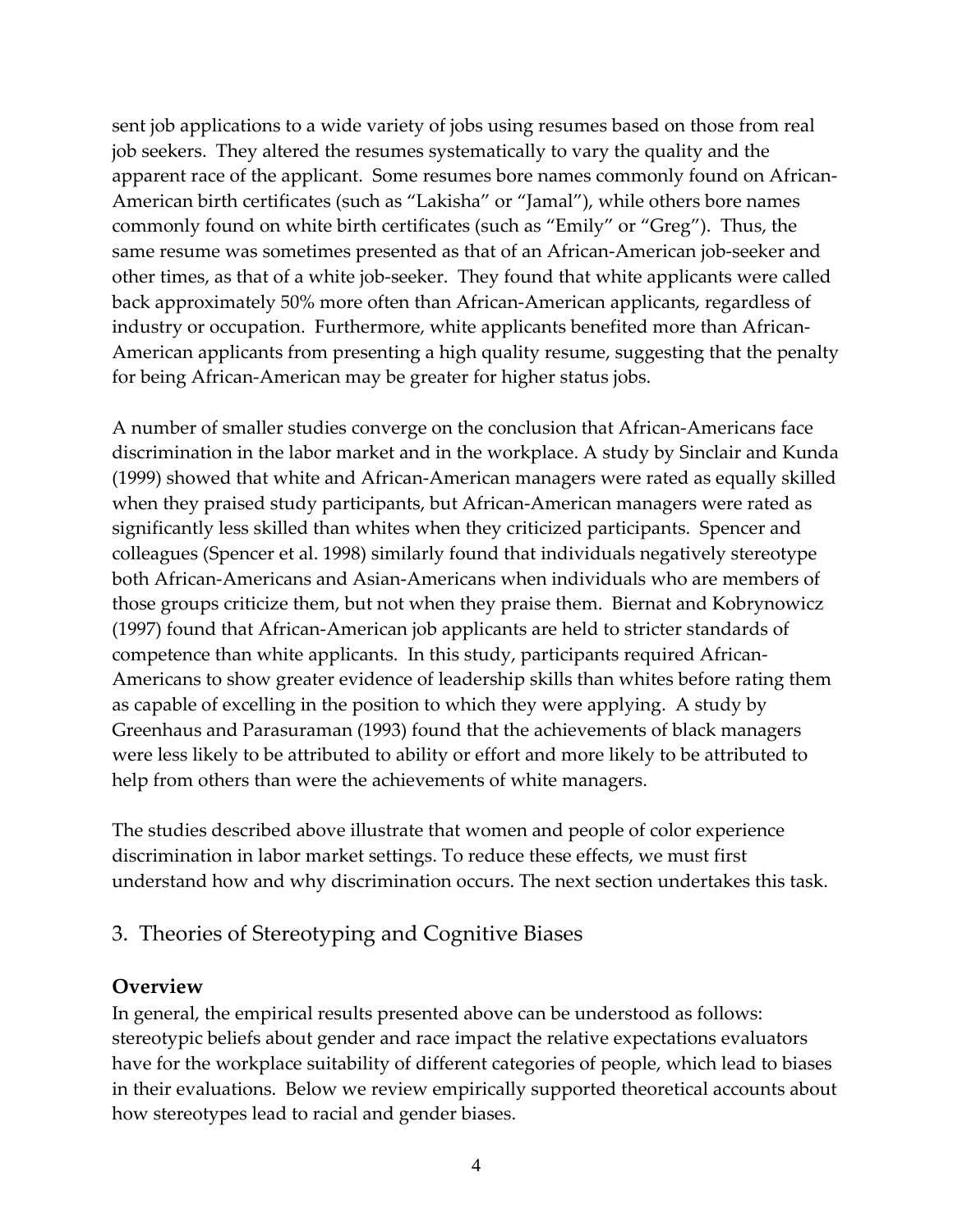One of the most significant and frequently replicated findings to emerge from social psychological research on stereotyping is that stereotypes are often activated outside of awareness. In other words, stereotypes can influence our thoughts, perceptions and behaviors even when we are not aware of such influence (Kunda et al. 2002; Bargh and Ferguson 2001; Bargh, Chen and Burrows 1996; Greenwald and Banaji 1995, Wilson and Brekke 1994; Devine 1989; Srull and Weyer 1979). Furthermore, research shows that stereotypes affect our behavior even when we disavow the content of the stereotype. Devine explains these findings by arguing that we learn about cultural categories like stereotypes early in childhood, before we develop the cognitive sophistication to critically analyze them, and thus the stereotypes one holds are older than one's beliefs about their veracity. As a result, stereotypes have a longer "history of activation" and are more readily accessible than the mental representations of beliefs about stereotypes (Devine 1989:8). For this reason, overriding stereotypes requires a conscious act of will, whereas simply activating stereotypes can occur automatically. Finally, stereotypes impact the behaviors and judgments of individuals regardless of their own race or gender (Valian 1999).

Because overriding stereotypes requires a conscious act of will, people become more likely to stereotype when they are distracted, tired, rushed, or otherwise cognitively burdened (Devine et al. 2002). In addition, social psychologists have identified several other risk factors for stereotyping of applicants and employees in organizations (Fiske et al. 1991). First, stereotyping tends to increase when members of the stereotyped group are rare in an organization. When there are few women or people of color in an organization, their gender, race, or ethnicity is more salient and thus more likely to activate stereotypes, than when organizations are more diverse. Similarly, gender and race becomes salient when women or people of color move into occupations previously dominated by white men. Second, individuals face greater levels of discrimination when traits stereotypic of their group conflict with traits stereotypic of the job they hold or to which they are applying. Third, evaluators are more likely to engage in stereotyping when the criteria they are using are ambiguous. We will say more about all of these risk factors as we discuss specific mechanisms underlying stereotyping and how to respond to them.

Stereotypes fall into two broad categories—descriptive and prescriptive—that lead to different types of evaluative biases (Burgess and Borgida 1999; Eagly and Karau 2002; Heilman 2001; Heilman, Wallen, Fuchs and Tamkins 2004). *Descriptive stereotypes* are widely accepted beliefs about the traits and abilities that different categories of people possess, while *prescriptive stereotypes* are widely accepted beliefs about what roles or behaviors are appropriate for individuals of a given category (Burgess and Borgida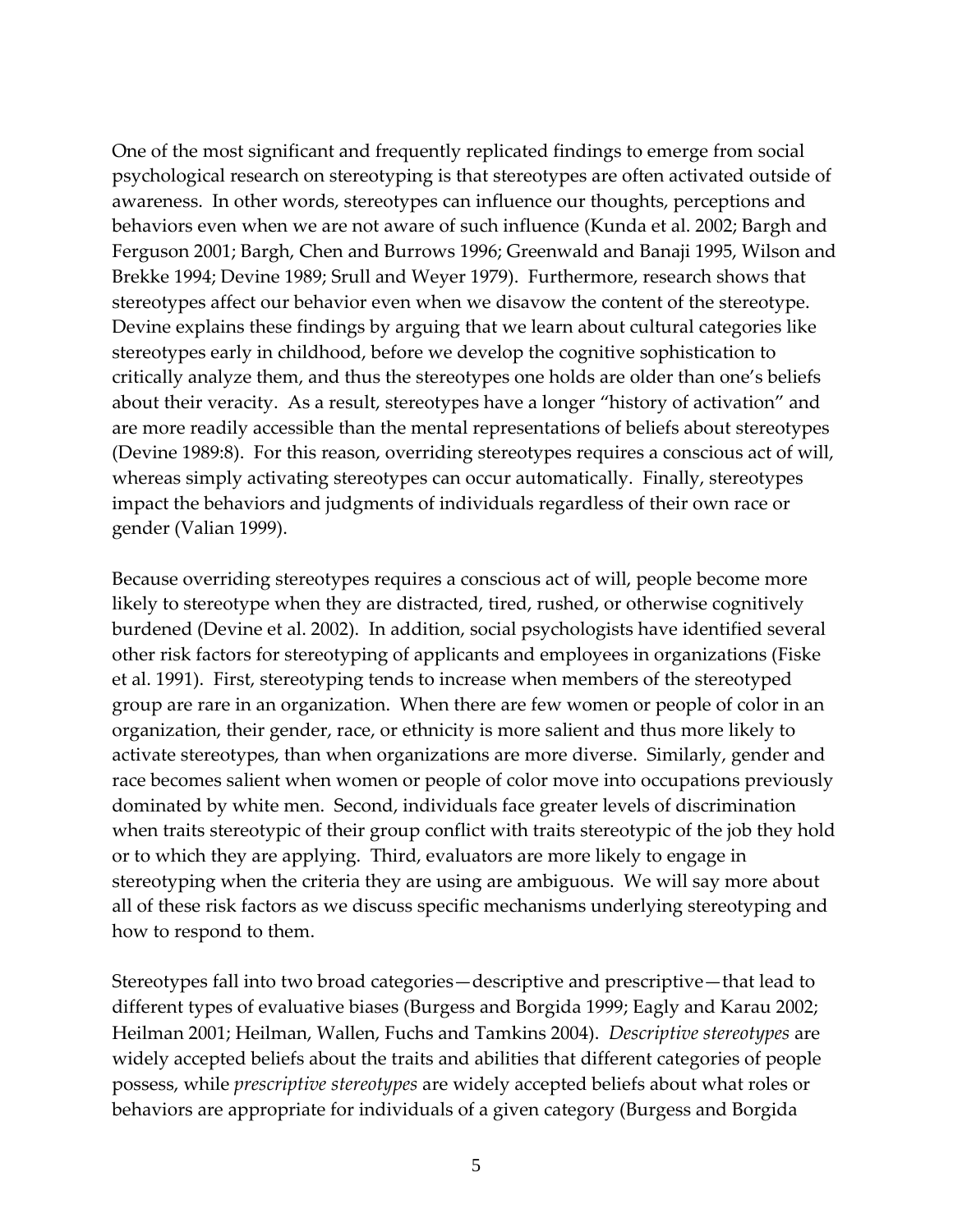1999; Eagly and Karau 2002; Heilman 2001; Heilman et al. 2004). For example, descriptive stereotypes state that women are insufficiently competent to manage an organization, while prescriptive stereotypes state that women should be at home rather than working in the labor market.

#### **Descriptive stereotypes and employment discrimination**

Descriptive stereotypes associate group membership with differing traits and abilities. In general, people in the US expect men and whites to be diffusely more competent than women and people of color in a wide range of settings (Berger et al. 1977; Conway et al. 1996; Fiske et al. 2002). While there are some domains where women or people of color are believed to be naturally more skilled (e.g., domains requiring nurturing ability for women, domains requiring athletic ability for blacks), traits that are commonly thought to be important for high status jobs, such as leadership or analytic ability, are stereotypically associated with white men (Berger 1977; Deaux and Lewis 1984; Devine 1989; Eagly and Karau 2002; Fiske et al. 2002).

As previously mentioned, stereotypes are often activated outside of awareness and can impact the behavior of even those who disavow their content. As decades worth of research in the Expectation States Theory tradition has shown, the beliefs that some categories of people (whites, men) are more competent than other categories of people (people of color, women) are important because they affect: (1) our expectations for the future performances of individuals, and (2) the extent to which we interpret their past performances as evidence of ability (Berger et al. 1997; Correll and Ridgeway 2003; Foschi 1989). As such, stereotypic beliefs have self-fulfilling effects. Because white men, as a category, are believed to be generally more competent than women or people of color, individual white men will often be given more opportunities to participate in work groups, they will have more influence over others, they will be more likely to be given credit for their ideas, and they will have their performances evaluated more positively compared with women and people of color (see Correll and Ridgeway 2003 for a recent review). Experiments confirm that race and gender, along with other characteristics such as physical attractiveness and motherhood, systematically organize the appearance of competence, influence, and deference in this manner (Correll and Benard 2005; Lovaglia et al. 1998; Ridgeway 2001; Troyer and Younts 1997). Furthermore, these processes appear nearly ubiquitous, appearing in a wide range of settings in which people evaluate others (Correll 2004; Foschi, Lai and Sigerson 1994; Lovaglia et. al 1998; Ridgeway and Correll 2004).

Stereotypic beliefs about competence also affect the standard individuals use to determine whether a given performance is indicative of ability (Foschi 2000; Foschi, Lai, and Sigerson 1994; Foschi 1989). According to Double Standards Theory, evaluators use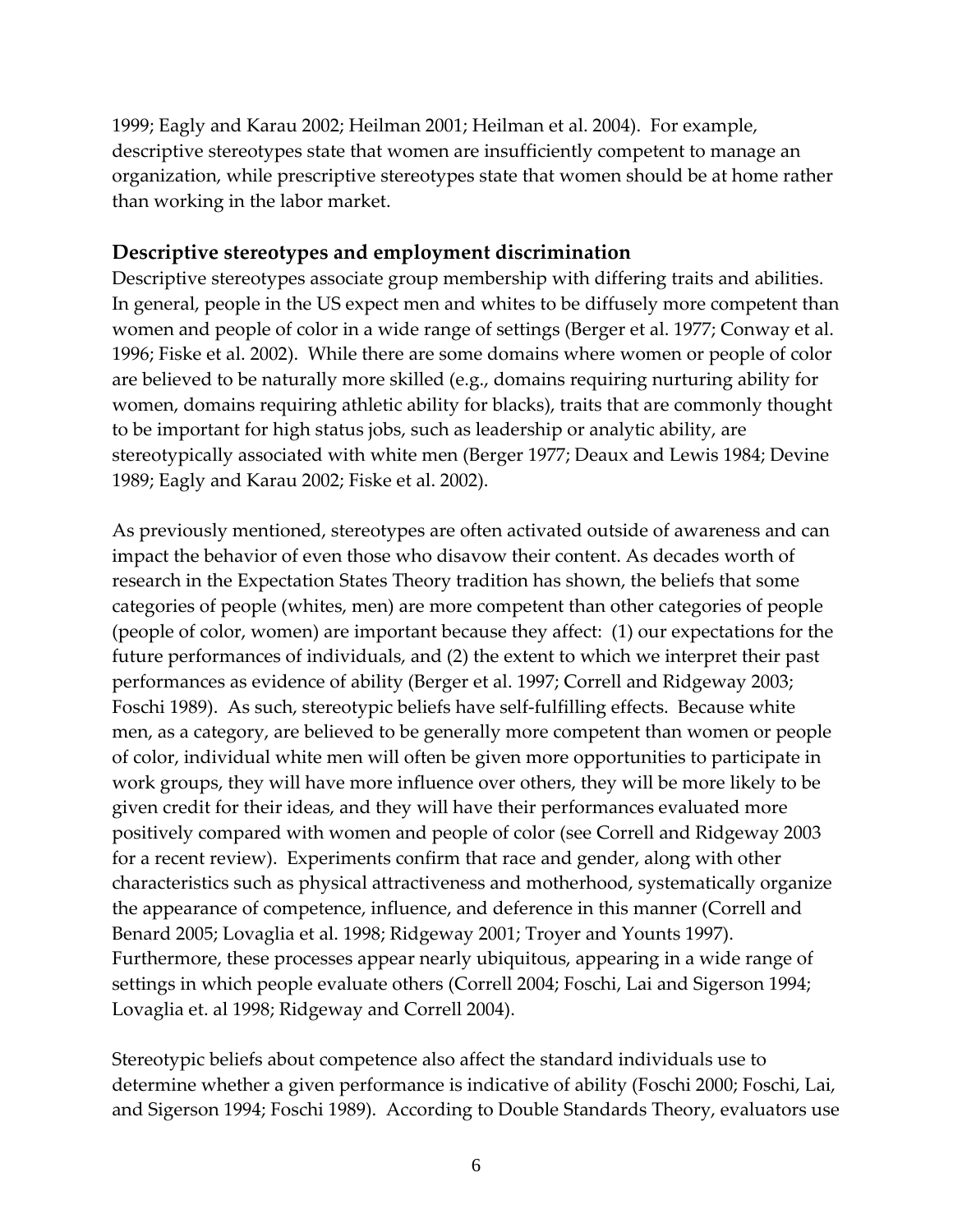a stricter standard to evaluate the performance of members of groups stereotyped as less competent, such as women and African‐Americans. Being judged by a stricter standard, the performances of women and people of color—even when objectively equal to that of their white male counterparts—will be less likely to be judged as demonstrating task ability or competence. Empirical evidence supports this prediction for both gender and race, and the predictions hold both when individuals evaluate others and when they evaluate themselves (Foschi 1996; Biernat and Kobrynowicz 1997; Correll 2001; Correll 2004).

The logic behind this theory is that since evaluators, often unconsciously, expect lower levels of competence from women and minorities. They also scrutinize the performance information provided by women and minorities more extensively. This might explain why, in the study described earlier where psychology faculty evaluated vitae of male and female candidates for tenure (Steinpreis et al. 1999), evaluators wrote four times as many cautionary statements in the margins of their rating forms for the female candidate. When white men present equal performance information (e.g., very similar resumes), their performances are consistent with stereotypical expectations and are therefore less scrutinized. Evaluators in the study by Steinpreis and colleagues did not, for example, raise concerns about whether the male tenure candidate had achieved his publications or grants on his own.

In one of a series of studies designed to test Double Standards Theory, Foschi and colleagues (1994) had participants evaluate one male and one female applicant for an engineering position. In one condition of the study, the male applicant had a slightly better resume; in the other condition, the female applicant had a slightly better resume. When the male applicant's resume was superior, participants recommended him for hire more frequently. However, when the female applicant's resume was superior, she was no more likely to be recommended for hire than the lesser-qualified male applicant.

Shifting Standards Theory (Biernat 2003; Biernat and Kobrynowicz 1997; Biernat, Manis, and Nelson 1991) qualifies the theoretical argument presented above by specifying when and under what circumstances members of lower status groups (e.g., women, people of color) will be held to a stricter standard and when members of these groups will instead be judged by a more lenient standard. For example, when criteria are more subjective, women and minorities are actually judged by a more lenient standard, using stereotypical expectations for members of their own group (e.g., "She's very assertive for a woman." or "He's very articulate for an African‐American."). Subjective evaluation criteria, such as those used on many written performance evaluations and mid-tenure reviews, may hide discrimination, only for it to surface later when more objective criteria come into play, such as hiring, promotion, and salary decisions. This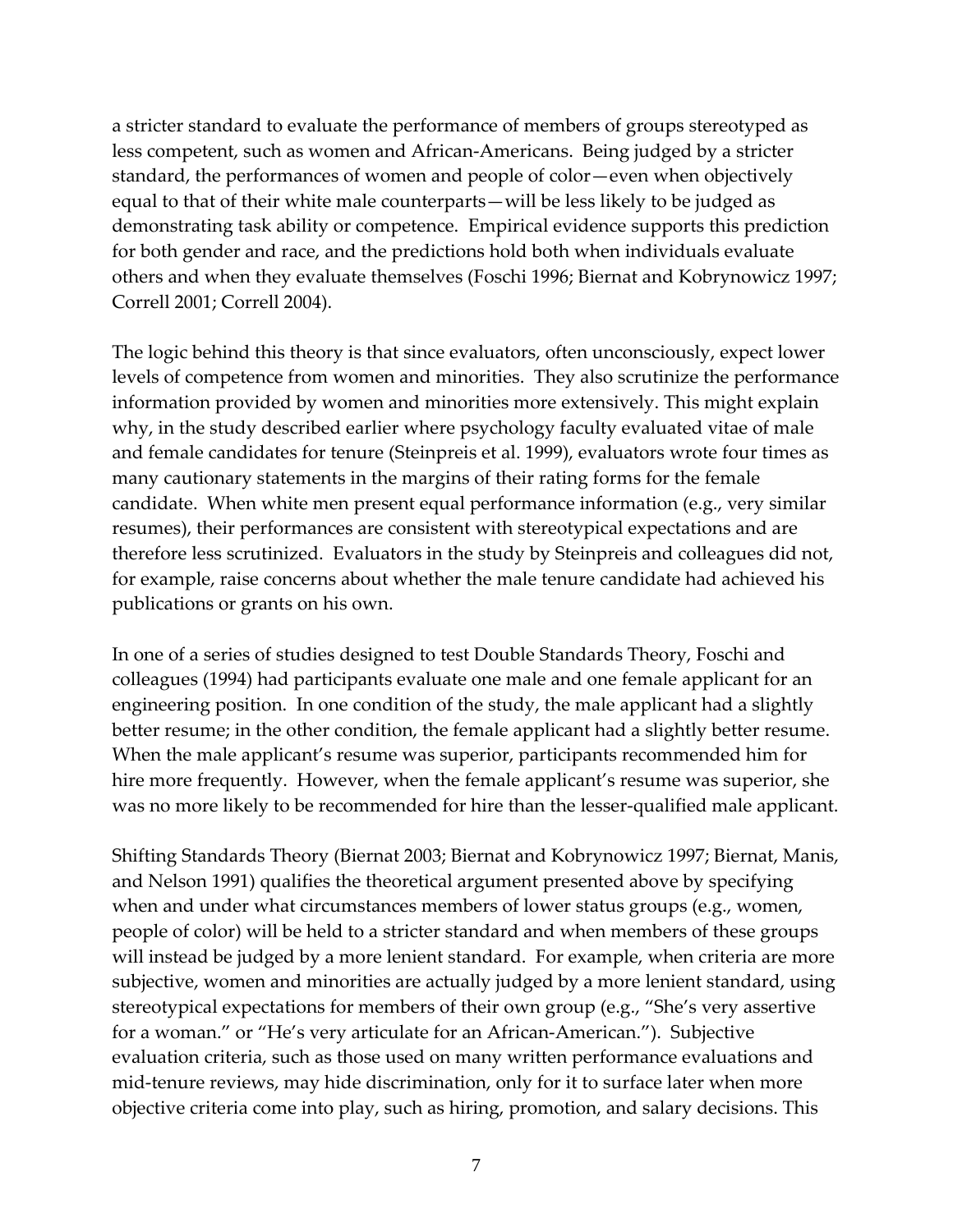offers an explanation for otherwise puzzling findings such as those reported by Castilla (2005), who found that in a large firm, men and whites experience faster wage growth than women and non‐whites, even when controlling for the quality of their performance evaluations. In other words, biases become obvious only when more objective (and consequential) decisions are made about hiring, promotion, and salaries.

Another important predictor of the standards to which individuals will be held is whether the evaluation concerns minimum competence standards or broad‐based ability standards. Women and minority job applicants tend to be held to more lenient standards when evaluators are asked if they are "good enough" for a position, but tend to be held to stricter standards when evaluators are asked if they are likely to excel at a position (Biernat 2003; Biernat and Kobrynowicz 1997). One recent study illustrates the consequence of this shifting standard: researchers found that women and minorities were more likely to make the "shortlist" for a job opening than white men, but less likely to actually be offered a job (Biernat and Fuegen 2001).

#### **Prescriptive stereotyping and employment discrimination**

Discrimination according to prescriptive stereotypes takes the form of devaluation or hostility in the workplace. Research on prescriptive stereotyping, which has thus far focused on gender but not racial discrimination, has shown that even when women can overcome the doubts about their workplace competence, they are still subjected to discrimination based on stereotypes about beliefs about what roles or behaviors are appropriate for men and women. Heilman (2001) explains that women who violate prescriptive stereotypes by taking on stereotypically masculine roles (such as leadership roles) or behaviors (such as being assertive or self‐promoting) face two kinds of reactions. First, they are derogated as interpersonally hostile—cold, deceitful, bitter, selfish, devious, and other negative attributions. Second, they are personally disliked. These assessments lead evaluators to offer them fewer organizational rewards (667‐668).

The problem for women is that the behaviors and roles that are thought to be inappropriate for women are often those same roles and behaviors that are important for getting a job or advancing in an organization. For example, Rudman (1998) found that men who promoted their own accomplishments during an interview were judged to be more competent and, consequently, were more likely to be hired than men who did not self‐promote. Women who promoted their own accomplishments were also judged to be more competent than women who did not self‐promote; however, they were also personally disliked, which reduced their odds of being offered a job. Similarly, Ridgeway and colleagues (1982; 1994) found that to be accepted as a leader, women had to make clear that they were subordinating their own personal needs to that of the group. Unlike their male counterparts, women leaders could not appear to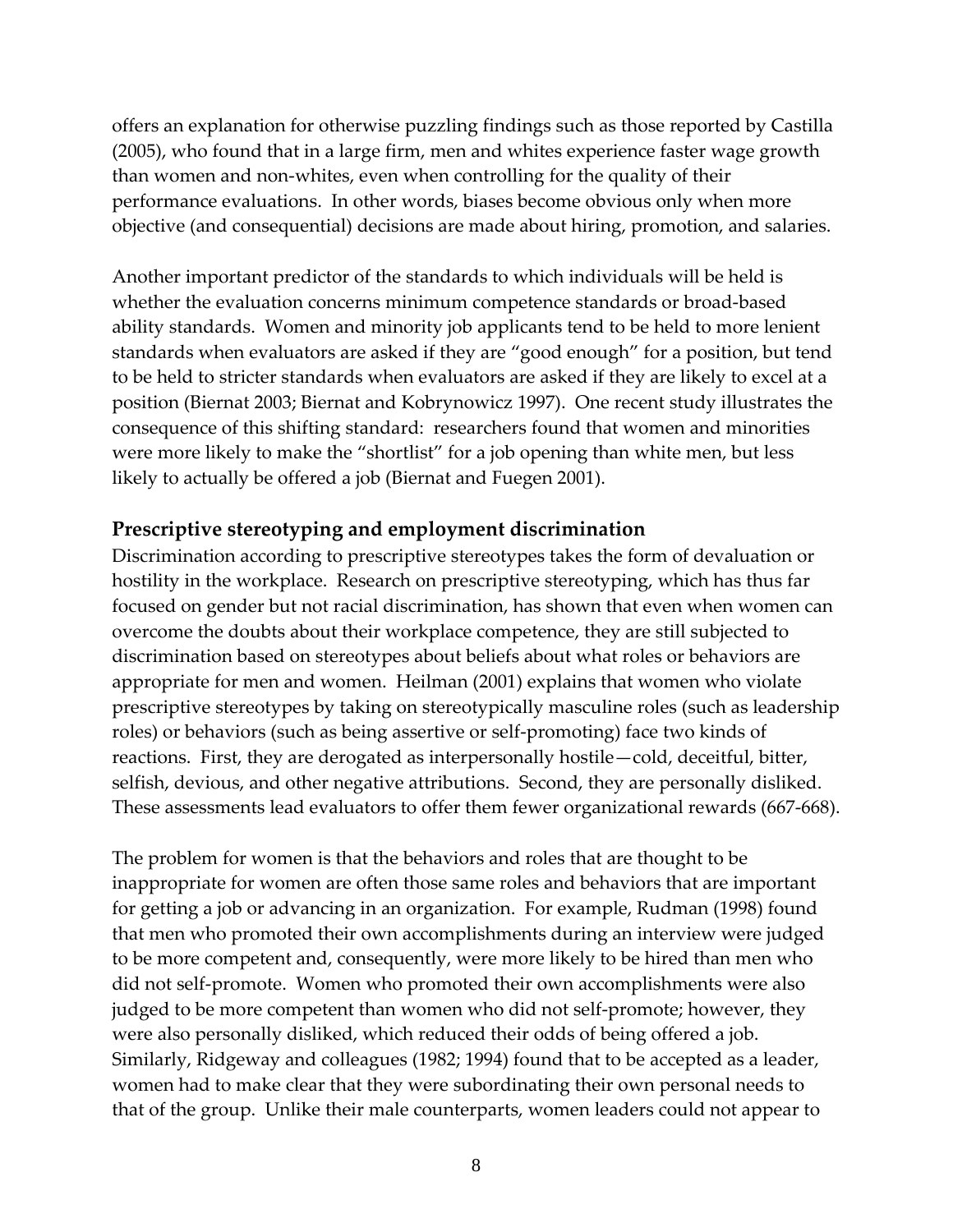be seeking status at the expense of the group. The more competent the woman and the higher status role she occupies, the more extreme the negative reactions (Burgess and Borgida 1999; Heilman et al. 2004). Women thus appear to face a double bind—the choice to appear competent (and be disliked) or appear feminine (and be devalued at work)—and in either case, their career prospects may be hindered (Rudman and Glick 1999).

This dilemma was famously demonstrated in the 1989 United States Supreme Court case, Price Waterhouse v. Hopkins (Fiske et al. 1991). Ann Hopkins brought charges against her employer, the accounting firm Price Waterhouse on the grounds that they committed sex discrimination by failing to make her a partner, despite the fact that she was the top-billing candidate for partner in the firm and was lauded by her clients. Price Waterhouse's defense was that Hopkins lacked interpersonal skills and suggested that she needed to present herself in a more feminine manner before she could be made a partner in the firm. The court ultimately decided in favor of Hopkins, largely on the grounds that male candidates for partner were not held to the same criteria.

## 4. Reducing Race and Gender Bias in Hiring and Promotion

Drawing on the social psychological literature on stereotyping, we make several specific recommendations that universities can take to reduce race and gender bias in their search and hiring procedures. Two general principles are important for the policies to be effective. Recall that when people stereotype, they are taking a cognitive shortcut. Rather than fully processing all of the information made available to them, they rely on stereotypes to help organize that information. They do so often out of consciousness, and even those who disavow the content of stereotypes can have their behavior impacted by stereotypic beliefs in the larger culture. Thus, our first principle is to make organizational changes that will disrupt the tendency to use stereotypes as shortcuts when evaluating candidates.

The second principle that is crucial to the success of any organizational change is that policy changes must be clearly supported by the top levels of an organization. When top leaders clearly advocate for improvements in the representation of women and minorities, either by making a business case ("we can't afford to not consider all qualified people") or by appealing to fairness, they set the expectations and norms for the organization. Research has shown that endorsement from leaders brings credibility to diversity programs (Brown and Geis 1984) and influences attitude change (Fiske and Taylor 1991). One way organizations can signal the importance of diversity to top leaders is by publicly rewarding units, such as departments, who make improvements.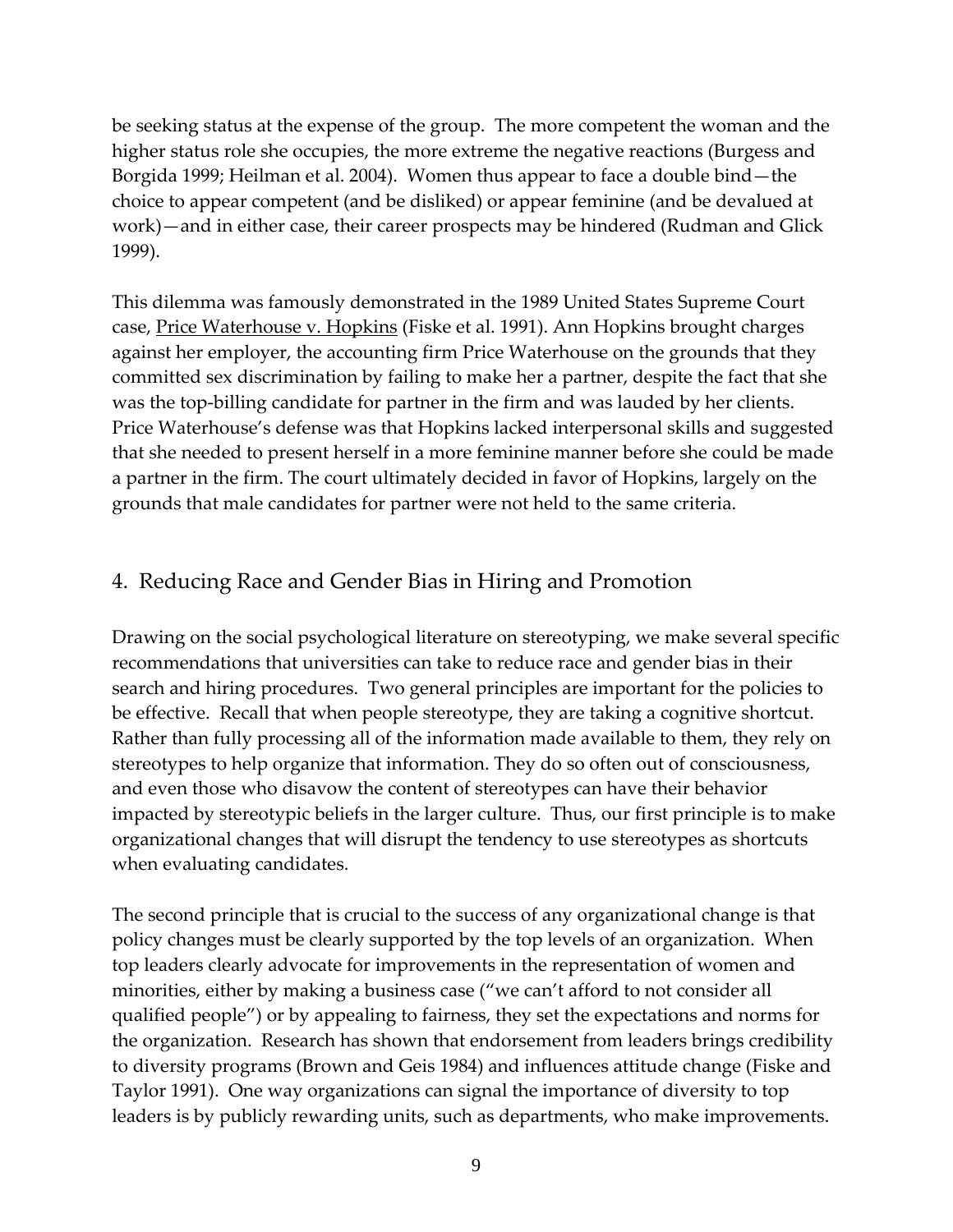In fact, support from top management and rewards for increasing diversity have been shown to be the two key factors in determining the success of diversity programs (Rynes and Rosen 1995).

Leaders also have to be ready to respond quickly and publicly to attempts to undermine diversity initiatives. For example, one common reaction among some faculty when presented with an initiative to increase the representation of women and minorities is to make statements that espouse abstract support for the initiative, qualified by immediate suspicion, such as: "We are always looking to hire qualified women and minorities, but we cannot lower our standards." Statements such as this one seem to assume that women and minorities will be less qualified. If left unaddressed, this stereotypic type of statement can actually fuel the biasing processes that disadvantage women and minorities. Note that it also incorrectly implies that women and minorities are usually judged by a more lenient standard, when research shows that they are instead judged by a stricter standard when hiring decisions are made. Publicly responding to these types of misconceptions provides leaders with the opportunity to educate faculty and to further endorse their commitment to the initiative.

#### **Recommendations**

We now provide four recommendations for reducing biases in hiring.

#### **1. Provide training for deans, chairs and hiring committees**

As we have shown, stereotypes unconsciously bias the cognitive processes involved in evaluating applicants. Most people are unaware of these biases and are, consequently, unable to prevent themselves from being influenced by them. We recommend training for those involved in hiring, such as deans, chairs, and search committees. This training would consist of exposing those who make hiring decisions to systematic, welldesigned research that documents the existence of bias processes. Research and case studies have shown that this type of training significantly reduces cognitive biases (McCracken 2000; Rudman et al. 2001). Once aware of the existence of biases, individuals tend to more carefully scrutinize their own decisions, thereby avoiding the stereotypic cognitive shortcuts that lead to biased evaluations. Exposing people to systematic research on cognitive biases is likely to more likely to be effective than an alternative model of awareness training where people discover their own, particular, biases (Rynes and Rosen 1995; Valian 1999). In several instances, the latter type approach has actually been found to increase bias (Rudman et al. 2001).

It is important to note that training will not be effective, and may be counterproductive, if individuals are not motivated to decrease bias (Devine et al. 2002; Rudman et al. 2001; Valian 1999; Wilson and Brekke 1994). Research has shown that pressuring individuals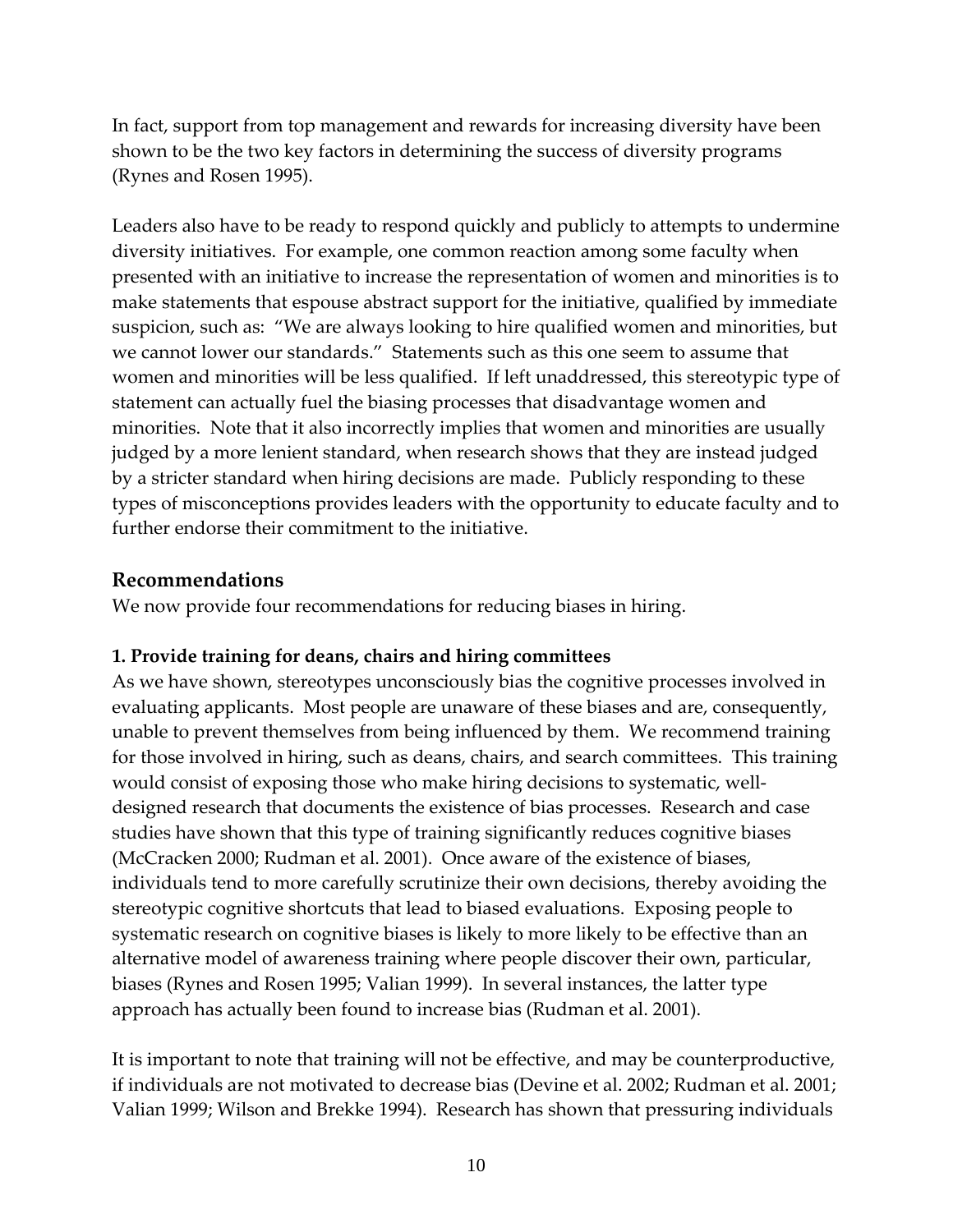with certain motivational profiles to make a pro‐African‐American hiring decision can lead to anger, frustration, and a lower willingness to hire African‐American job candidates (Plant and Devine 2001). It is, therefore, important to focus training efforts on faculty members who share the organizational goal of increasing diversity. It is doubtful that any type of training program would be able to overcome bias among those who are not motivated to be fair or who are explicitly opposed to hiring women and minorities.

#### **2. Increase accountability for those who make hiring decisions**

Holding individuals accountable for their personnel decisions is another way to reduce bias in hiring and promotion (Valian 1999; Foshi 1996; Wilson and Brekke 1994; Tetlock 1983). When individuals know they will be required to justify their decisions (particularly to an impartial higher authority), they tend to engage in more complex thought processes when making evaluations. This helps people avoid making the kind of snap judgments that can lead them to apply stereotypes when making decisions (Valian 1999; Tetlock 1983). For example, a study by Foschi (1996) found that participants were less likely to hold women to a higher standard of competence than men when they were required to explain their responses to a partner in a subsequent task. Requiring those responsible for making hiring decisions to be able to explain those decisions to a disinterested third party helps pre‐empt the introduction of bias into hiring decisions before it happens.

Increasing accountability was a hallmark of the highly successful efforts of the consulting firm Deloitte & Touche to increase its retention of women executives (McCracken 2000). The firm began by announcing the initiative with a press conference so that the public could hold them accountable. Going a step further, Deloitte & Touche appointed an external advisory council to oversee the effort and make recommendations for improvement. Once the initiative was in place, they maintained accountability by asking area offices to report the progress they were making in implementing the initiative (for example, by asking for reports of the distributions of high-prestige assignments by gender). Offices that resisted this measure received a personal telephone call from the CEO emphasizing the importance of the initiative to the firm.

Universities could also follow this approach, making "increasing the representation of women and minorities among faculty" a university-wide initiative that they publicize to their peers and the media. Search committees, department chairs, and deans should be prepared to report on their progress. Search committees should be asked to describe the criteria they used in making hiring decisions and to describe why the chose to make the offer(s) that they did.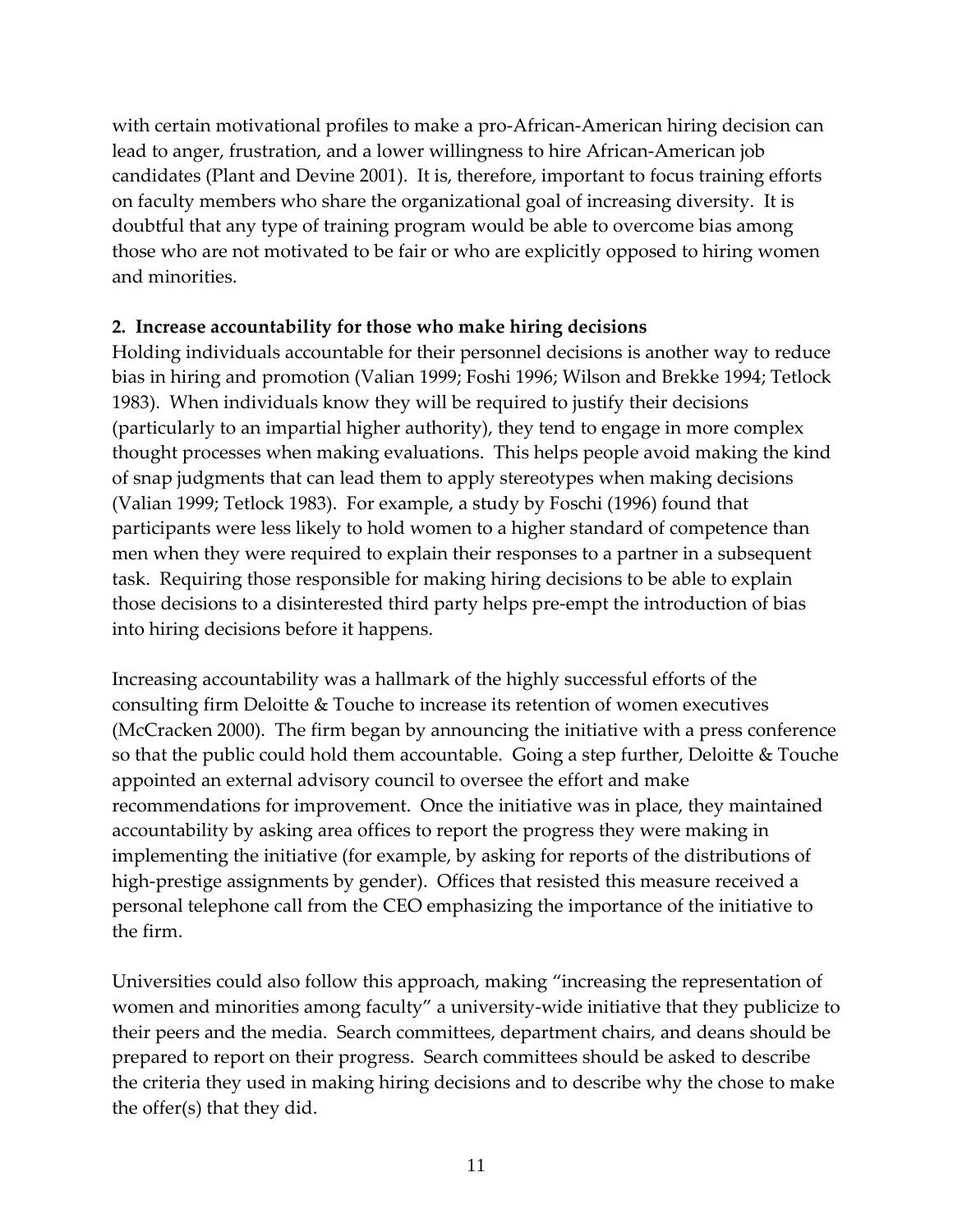### **3. Make hiring procedures more transparent**

Increasing the transparency with which hiring and promotion decisions are made is another opportunity for organizations to decrease gender and race discrimination. The logic underlying this argument derives from the Shifting Standards Theory. Transparent criteria for hiring and promotion—criteria that are as objective and explicit as possible—reduce bias by ensuring that all employees are held to the same standards. Subjective criteria allow bias to be hidden because the standard by which evaluations are made is unclear. Furthermore, transparency facilitates accountability by making it easier for organizations to monitor the distribution of rewards by race and gender.

In terms of academic hiring, members of search committees should state explicitly what criteria they are using to evaluate candidates, and they should be vigilant to the possibility that their criteria are shifting as they evaluate different types of applicants. For example, is past teaching and service brought up more frequently when discussing female applicants? Are we more likely to see potential when a male applicant has only a few publications than when a female applicant has the same record? In examining their own hiring procedures, Deloitte & Touche found that women were more likely to be evaluated on their performance, men on their potential. Cleary articulating a set of criteria and consistently applying those criteria should decrease the tendency to apply different standards when evaluating different categories of people.

#### **4. Create effective searches and search committees**

When committees make hiring decisions—as is the case in many academic settings administrators can take steps to design effective hiring committees that exhibit lower levels of bias than they might in the absence of thoughtful design. These steps include: defining the search broadly, appointing a diverse group of people who are committed to the organizational goal of increasing the representation of women and people of color, allowing enough time for the search, structuring committee discussions so that diverse perspectives will be heard, being aware that supporting materials (e.g., letters of recommendation) may also include biased evaluations, holding committees accountable for their hiring decisions and allowing the process to be observed by others.

4.1. Defining the search. The odds that a search will be able to generate a pool that includes adequate numbers of women and people of color are increased if the position is either defined more broadly or targeted to sub‐areas that contain larger numbers of women and minorities. If, instead, hiring departments or colleges employ a "build on our strengths" approach, they may inadvertently be reproducing the existing gender and racial composition of their faculty. If the applicant pool includes too few women and minorities, the biases processes described above will likely be exacerbated since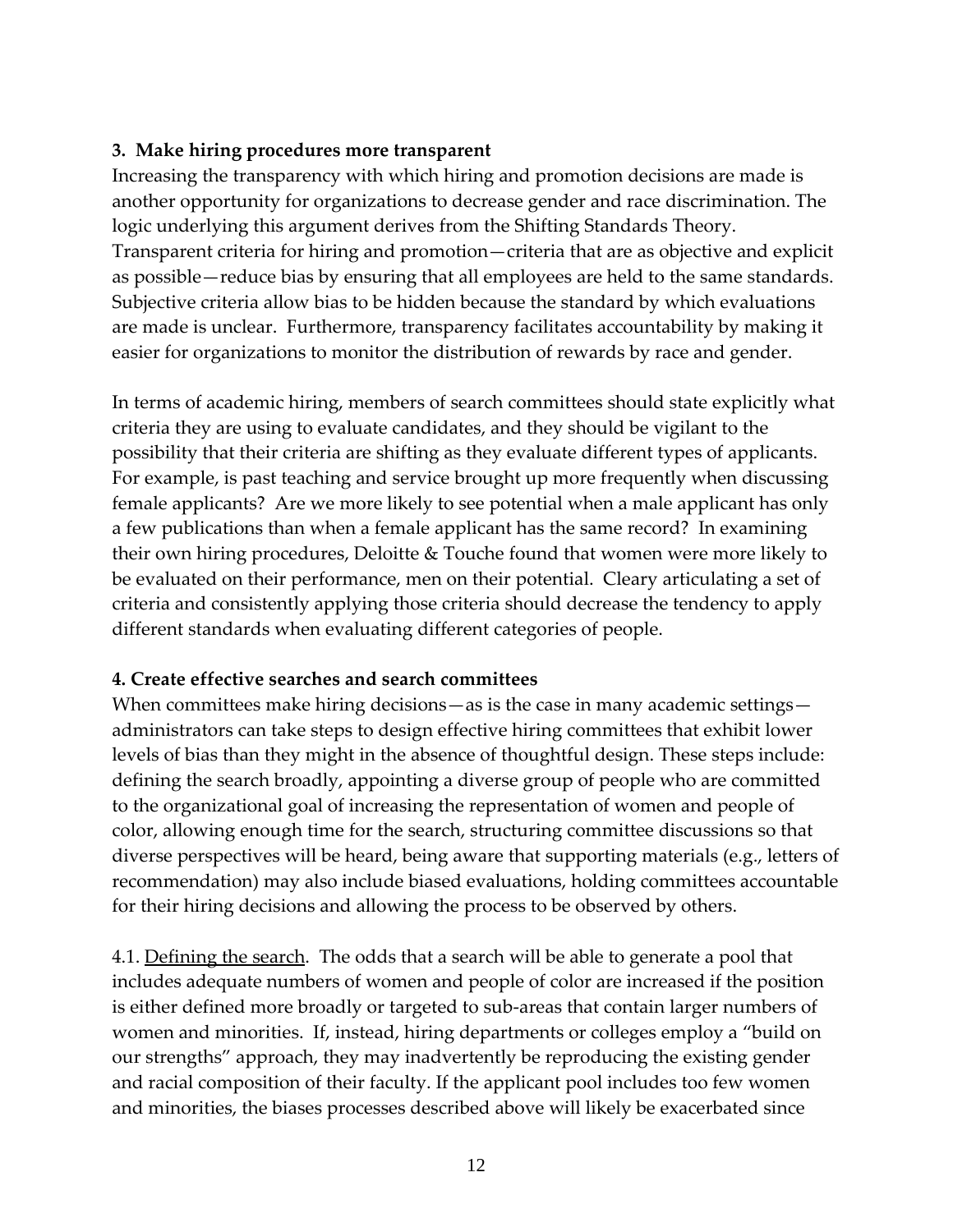stereotyping tends to increase when members of the stereotyped group are rare. With a higher proportion of women and minorities in the pool, the gender or race of the applicants are less distinctive and less likely to lead to bias. For example, research suggests that women will be more fairly evaluated if they are at least 25% of a group (Valian 1999).

4.2. Putting together a search committee. In structuring search committees, it is important to assemble a diverse group of people (in terms of gender and race, but also from different sub‐fields) who are committed to the organizational goal of increasing the representation of women and minorities on the faculty. Homogenous groups tend to have redundant knowledge and generate fewer ideas than diverse groups (Surowiecki 2004:31‐39). Perhaps more importantly, recent research has shown that the positive effect of diversity on group performance has less to do with diverse actors actually bringing diverse perspectives to decision‐making, but rather that the benefits occur because the presence of diverse actors impacts the expectations of others in the group. That is, people expect that those who are different from them in key ways will have different perspectives. This leads them to anticipate more deliberations in decision‐making, which reduces the tendency to rely on stereotypes as cognitive shortcuts (Phillips 2003; Phillips and Loyd 2006). Thus, the mere presence of diverse others leads groups to engage in more cognitively complex problem solving, which should reduce the type of biases we describe above. As mentioned, diversity need not be solely based on race or gender. In fact, one effective strategy implied by the research on diversity would be to involve people outside the hiring department on search committees.

It is also important to place only those people committed to reducing bias on search committees. As mentioned previously, individuals who are not motivated to decrease bias have been shown to act in counterproductive ways when they feel pressured to make "diverse" hires.

4.3. Allowing adequate time. One of the simplest recommendations to avoid bias is to leave enough time to ensure that decisions will be carefully considered, rather than rushed (Valian 1999). Recall that when individuals are rushed or distracted, they are more likely to subconsciously allow stereotypes to influence their perceptions and decisions. Academic hiring committees are often presented with hundreds of applications from highly qualified candidates for a single position, many of whom appear capable of excelling in the position. To decide among them, committee members must consider a wealth of information, including number of publications, order of authorship, quality of journals, the quality of the candidates' ideas, departmental fit, content and source of recommendation letters, and so forth. If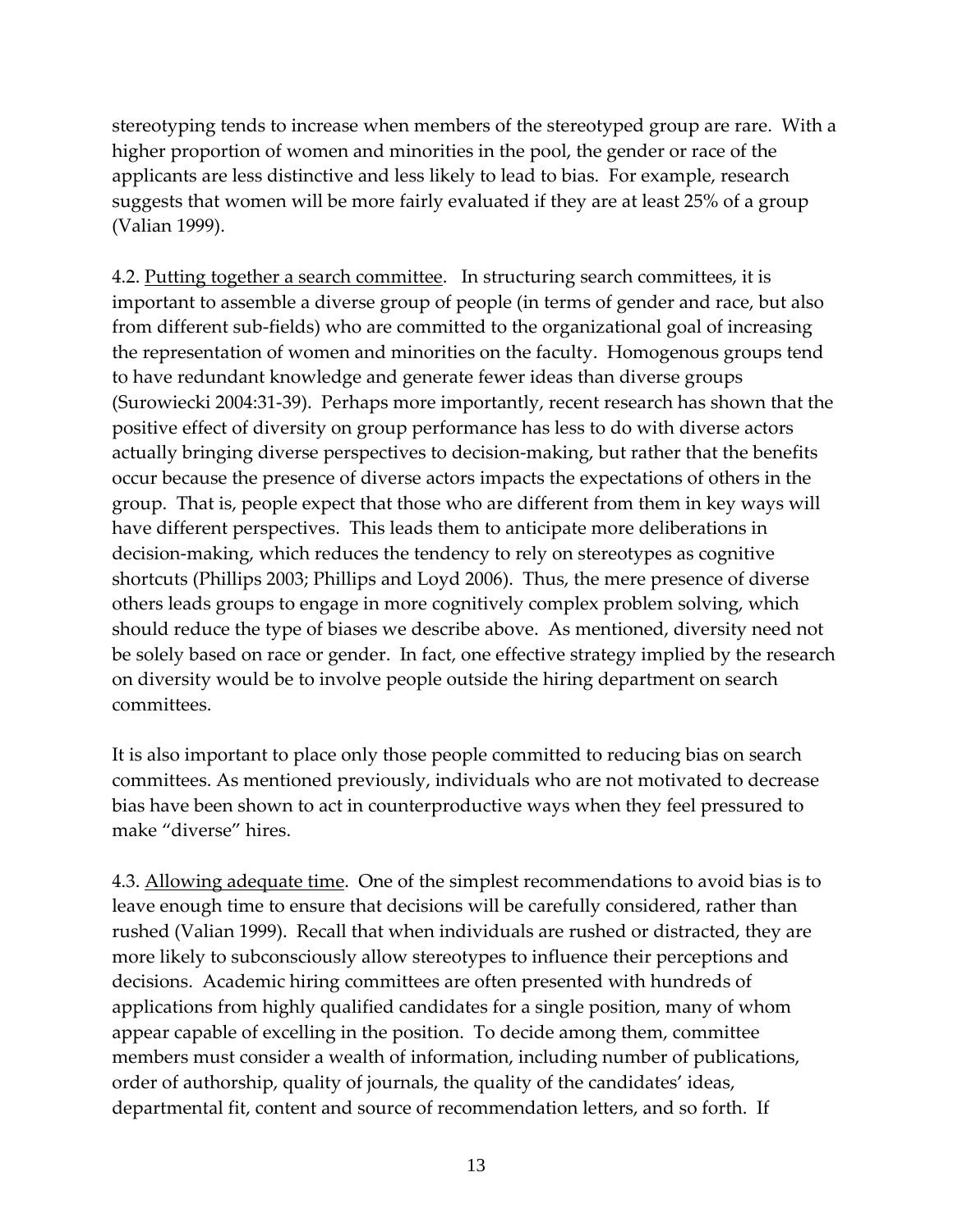pressured with making such a complex decision in a short timeframe, individuals often find it easier to—often unwittingly—rely on mental shortcuts and heuristics such as stereotypes to render the decision more tractable. Allowing sufficient time to make decisions can help reduce the likelihood that people will unknowingly lapse into stereotyping as a route to efficiency.

We recommend that deans and chairs be involved in scheduling search committee meetings to ensure that they are frequent enough and that they have clear agendas. Service on a faculty search committee should be publicly recognized as substantial service and should be offset by reducing other service requirements. Publicly announcing the reduction of other service requirements for those who serve on search committees signals the importance of the task and helps set the expectation that faculty members devote substantial time to it.

4.4. Structuring group discussions. In order for a search committee to function effectively, each member of the committee should have the opportunity to express his or her preferences. However, research has shown that high status members (e.g., the most senior member of the department) often have considerably more influence over group decisions than lower status members (see Correll and Ridgeway 2003 for a review). This can lead to quicker and less thoughtful decisions. To avoid this shortcut, it is a good idea to have each member of the committee first privately express her or his preferences in terms of candidates and to describe clearly the criteria they are using to arrive at their preferences. This can be accomplished by having each member of the committee prepare a short written report that is shared with the group prior to group discussion. This procedure should put the maximum number of applicant names on the table and should expose differences in the criteria being used. The committee should then discuss the criteria that they will use, being sensitive to criteria that appear arbitrary or appear to advantage one group of people over another.

4.5. Critically analyzing supporting materials. Supporting materials, such a letters of recommendation, might also be biased by gender and race stereotypes. For example, Trix and Psenka (2003) analyzed over 300 letters of recommendation for faculty positions at a large American medical school and found that gender impacted what letter writers wrote about applicants. Letter writers used gendered pronouns more frequently in female letters, whereas male applicants were more likely to be referred to by high status labels, such as "Doctor." The frequent use of gendered pronouns draws the reader's attention to the applicant's gender, which could lead to stereotypic biases. Further, search committees should be aware that letters could potentially contain their own biases in their descriptions of applicants' qualifications. Trix and Psenka (2003) found letter writers were more significantly more likely to describe male applicants as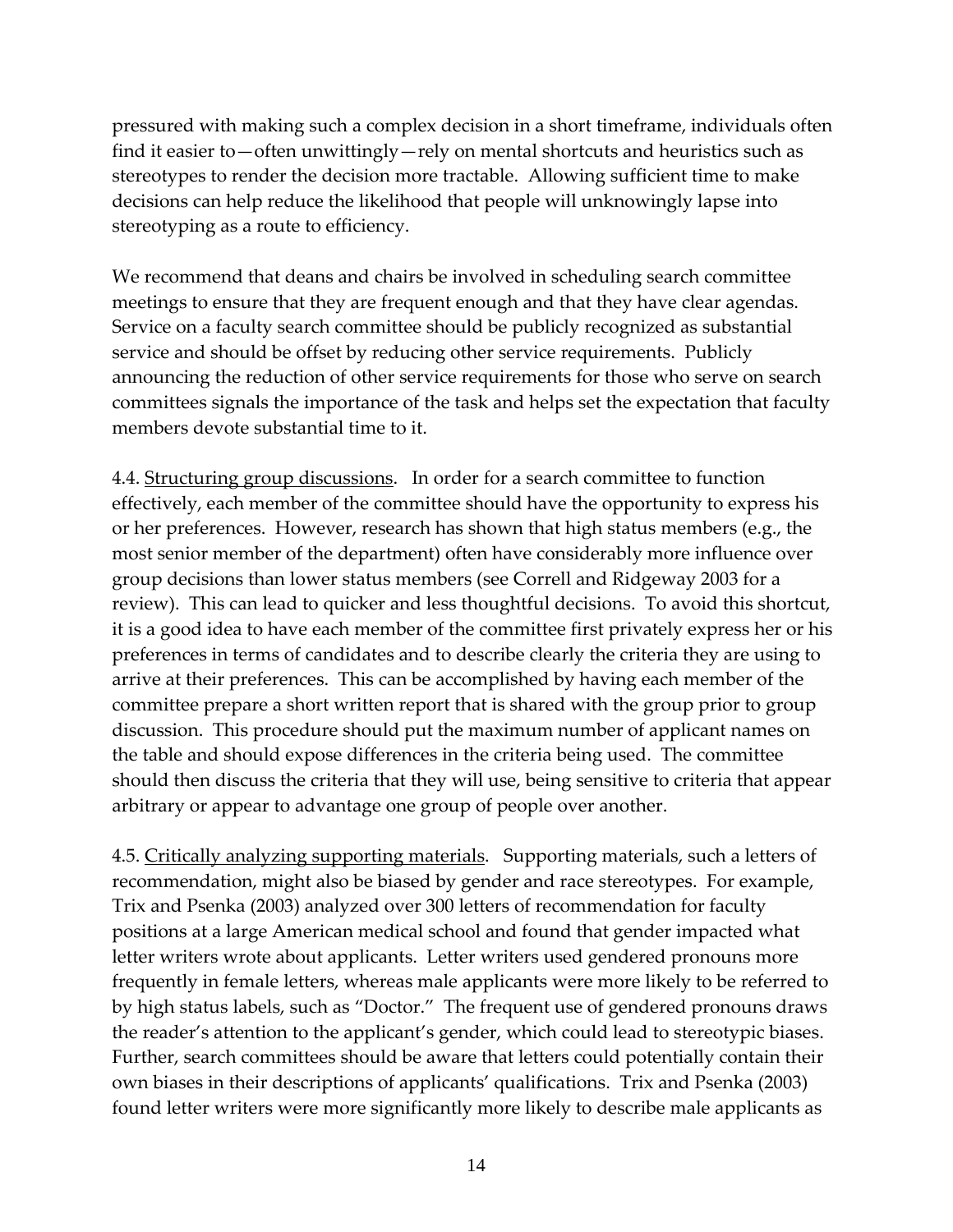"successful" and to mention "accomplishments" and "achievements." Female applicants, by contrast, were more likely to be described as "compassionate" and their letters contain more mention of "her personal life." Letter writers were also more likely to draw attention to the teaching ability of female applicants and the research accomplishments of male applicants. Letters for male applicants tended to be longer and contained fewer qualifying or "doubt raising" statements.

Teaching evaluations are also subject to gender bias. Kunda and Sinclair (2000) found that when male and female students received lower grades in their classes, they gave female faculty lower teaching evaluations than male faculty who had given similarly low grades. No gender differences in teaching evaluations were found when students received good grades. A subsequent study ruled out the possibility that female teachers who gave lower grades really were worse teachers. It is more difficult to assess race patterns in teaching evaluations since most universities have very few faculty of color. However, evaluations of African‐American managers follow similar patterns to the gendered patterns just described: when African‐Americans managers provided negative feedback to participants, they received lower evaluations compared with white managers who provided similar negative feedback (Kunda and Sinclair 1999).

The implications for hiring are clear. Committees must be sensitive to the fact that supporting materials for applicants might be biased by gender stereotypes. Letters of recommendation are more likely to contain bias if the applicant is a rarity in their field, such as a woman in engineering. This is not to say that letters would not praise the applicant. Instead, data from the Trix and Psenka (2003) study would lead us to predict that letters would positively emphasize gender and feminine traits, such as compassion, more than the female applicant's skill as an engineer. Likewise, teaching evaluations for disciplines that routinely award lower grades (such as engineering) are more likely to be biased.

Even the vitae of scholars tend to reflect larger gender patterns. One study of a sample of over 600 men and women who had previously received a prestigious fellowship from either NSF or NRC found that men generate more publications per year than women (2.8 vs. 2.3), while women's publications tend to take on broader problems and be more heavily cited (Sonnert and Holten 1996). An earlier and larger study of biochemists by Long and colleagues (1992) found a similar pattern. The reasons for these differences are likely complex, but what it suggests for making hiring decisions is that search committees need to carefully scrutinize the academic record of applicants. Assessing applicant quality by length of vita or by simply counting number of publications instead of more carefully assessing the quality of publications and the impact of a research record will likely lead committees to disproportionately prefer men to women.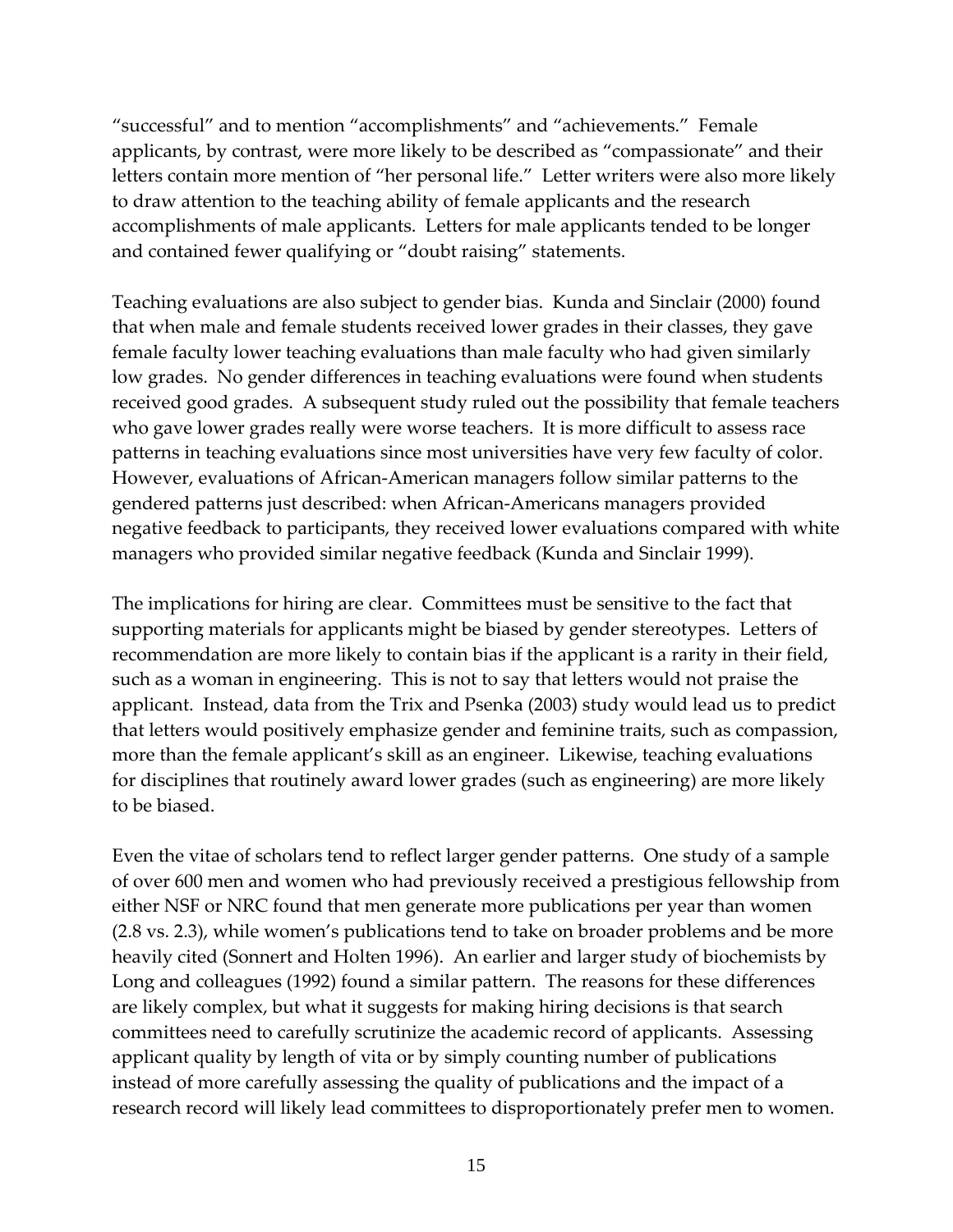4.6. Holding committees accountable and making processes transparent. Hiring committees are often subsets of a larger department or college. We recommend that these committees be required to report back frequently to the larger unit, describing their procedures and justifying their choices. This type of accountability and transparency should reduce the extent to which stereotypic biases influence their evaluations.

While racial and gender biases in hiring are not the only reason for the shortage of women and minorities among American faculty, research suggests that universities can effectively reduce these biases and, thereby, increase the representation of women and minority on their faculty. Further, stereotypic biases occur at other evaluation junctures, such as when making tenure decisions. To the extent that these policies can also be adapted for promotion decisions, women and people of color should be better represented at higher ranks of the professoriate, making them more readily available to be a part of future search and hiring decisions.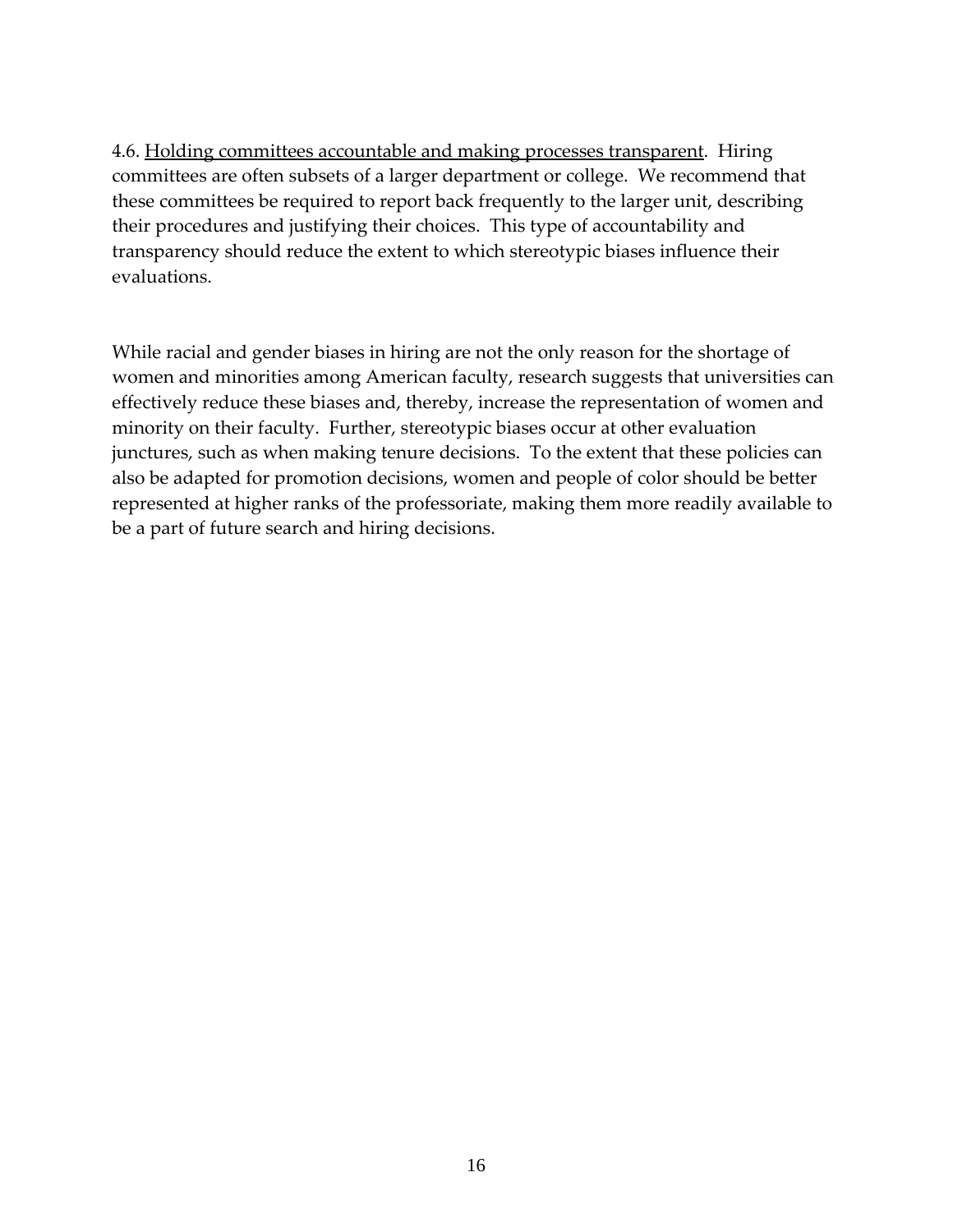#### REFERENCES

Bargh, John A., Mark Chen, and Lara Burrows. 1996. "Automaticity of social behavior: Direct effects of trait construct and stereotype activation on action." Journal of Personality and Social Psychology 71: 230‐244.

Bargh, John A. and Melissa J. Ferguson. 2001. "Beyond behaviorism: On the automaticity of higher mental processes." Psychological Bulletin 126: 925‐945.

Berger, Joseph, Hamit Fisek, Robert Norman, and Morris Zelditch, Jr. 1977. Status Characteristics and Social Interaction. New York: Elsevier.

Bertrand, Marianne and Sendhil Mullainathan. 2003. "Are Emily and Greg more employable than Lakisha and Jamal? A field experiment on labor market discrimination." National Bureau of Economic Research Working Paper Series: Working paper number 9873. Retrieved September 2003. (http://www.nber.org/papers/w9873).

Biernat, Monica. 2003. "Toward a broader view of social stereotyping." American Psychologist 58: 1019‐1027.

Biernat, Monica and Kathleen Fuegen. 2001. "Shifting standards and the evaluation of competence: Complexity in gender‐based judgment and decision‐making." Journal of Social Issues 57:717‐724.

Biernat, Monica and Diane D. Kobrynowicz. 1997. "Gender and race-based standards of competence: Lower minimum standards but higher ability standards for devalued groups." Journal of Personality and Social Psychology 72: 544‐557.

Biernat, Monica, Melvin Manis, and Thomas E. Nelson. 1991. "Stereotypes and standards of judgment." Journal of Personality and Social Psychology 60: 485‐499.

Brown, V. and F. L. Geis. 1984. "Turning lead into gold: Leadership by men and women in the alchemy of social consensus." Journal of Personality and Social Psychology 46:811‐824.

Burgess, Diane and Eugene Borgida. 1999. "Who women are, who women should be: Descriptive and prescriptive stereotyping in gender discrimination." Psychology, Public Policy and Law 5: 665‐692.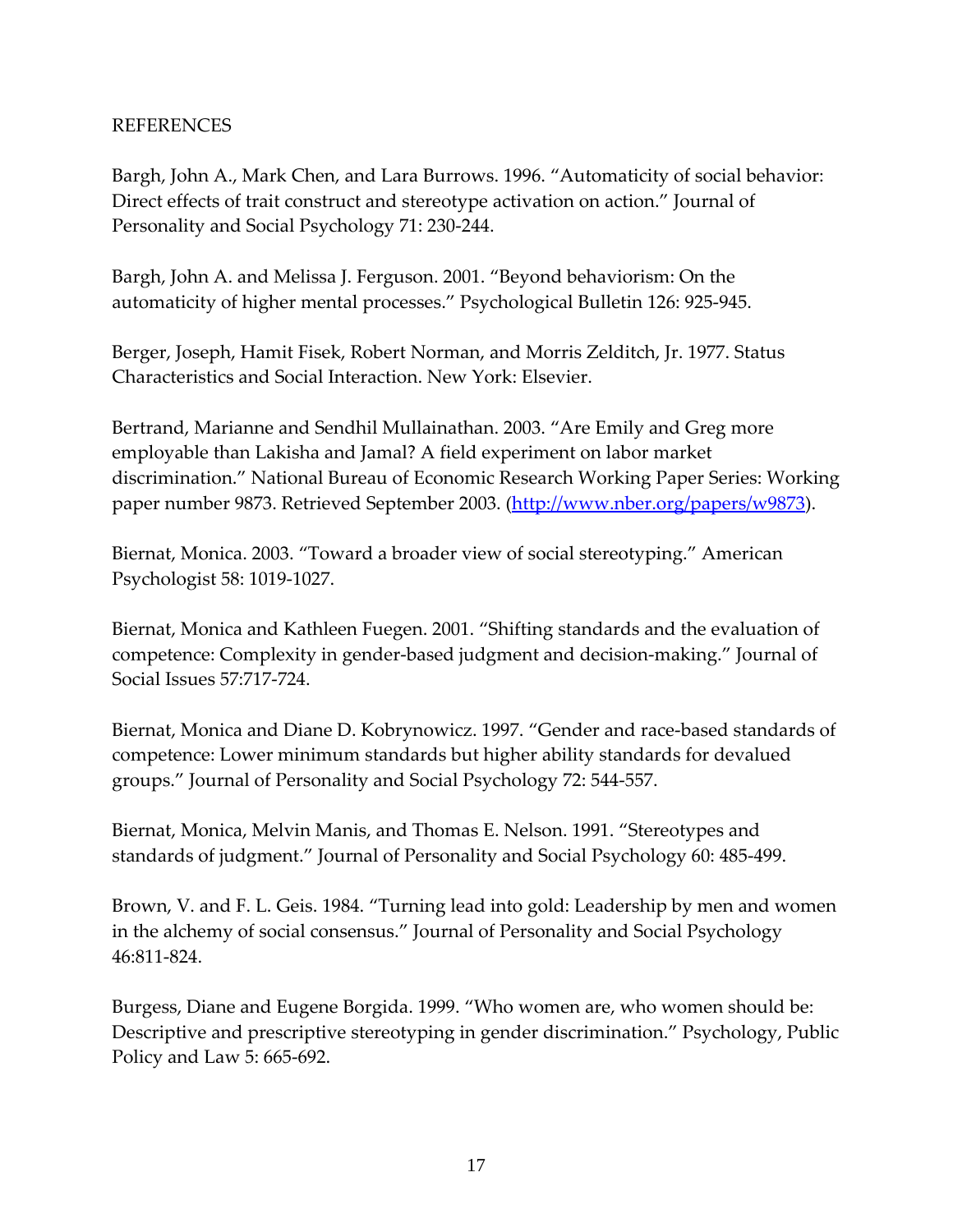Castilla, Emilio J. 2005 . "Gender, race, and meritocracy in organizational careers." Paper presented at the American Sociological Association, August 15, 2005. Philadelphia, PA.

Conway, Michael, Teressa Pizzamiglio, and Lauren Mount. 1996. "Status, communality, and agency: Implications for stereotypes of gender and other groups." Journal of Personality and Social Psychology 71: 25‐38.

Correll, Shelley J. 2001. "Gender and the career choice process: The role of biased self‐ assessments." American Journal of Sociology 106: 1691‐1730.

Correll, Shelley J. 2004. "Constraints into preferences: Gender, status and emerging career aspirations." American Sociological Review 69: 93‐133.

Correll, Shelley J. and Stephen Benard. 2005 . "Getting a job: Is there a motherhood penalty?" Paper presented at the American Sociological Association, August 15, 2005 . Philadelphia, PA.

Correll, Shelley J. and In Paik. 2006. "Do employers discriminate against mothers?" A report prepared for the Sloan Foundation.

Correll, Shelley J. and Cecilia L. Ridgeway. 2003. "Expectation states theory." Pp. 29‐51 in Handbook of Social Psychology, edited by John Delamater. New York: Kluwer Academic Press.

Deaux, K. and L. Lewis. 1984."The structure of gender stereotypes." Journal of Personality and Social Psychology 5: 991‐1004.

Devine, Patricia G. 1989. "Stereotypes and prejudice: Their automatic and controlled components." Journal of Personality and Social Psychology 56: 5‐18.

Devine, Patricia G., E. Ashby Plant, David M. Amodio, Eddie Harmon Jones and Stephanie L. Vance. 2002. "The regulation of implicit and explicit race bias: The role of motivations to respond without prejudice." Journal of Personality and Social Psychology 82: 835‐848.

Eagly, Alice H. and Stephen J. Karau. 2002. "Role congruity theory of prejudice toward female leaders." Psychological Review 109: 573‐598.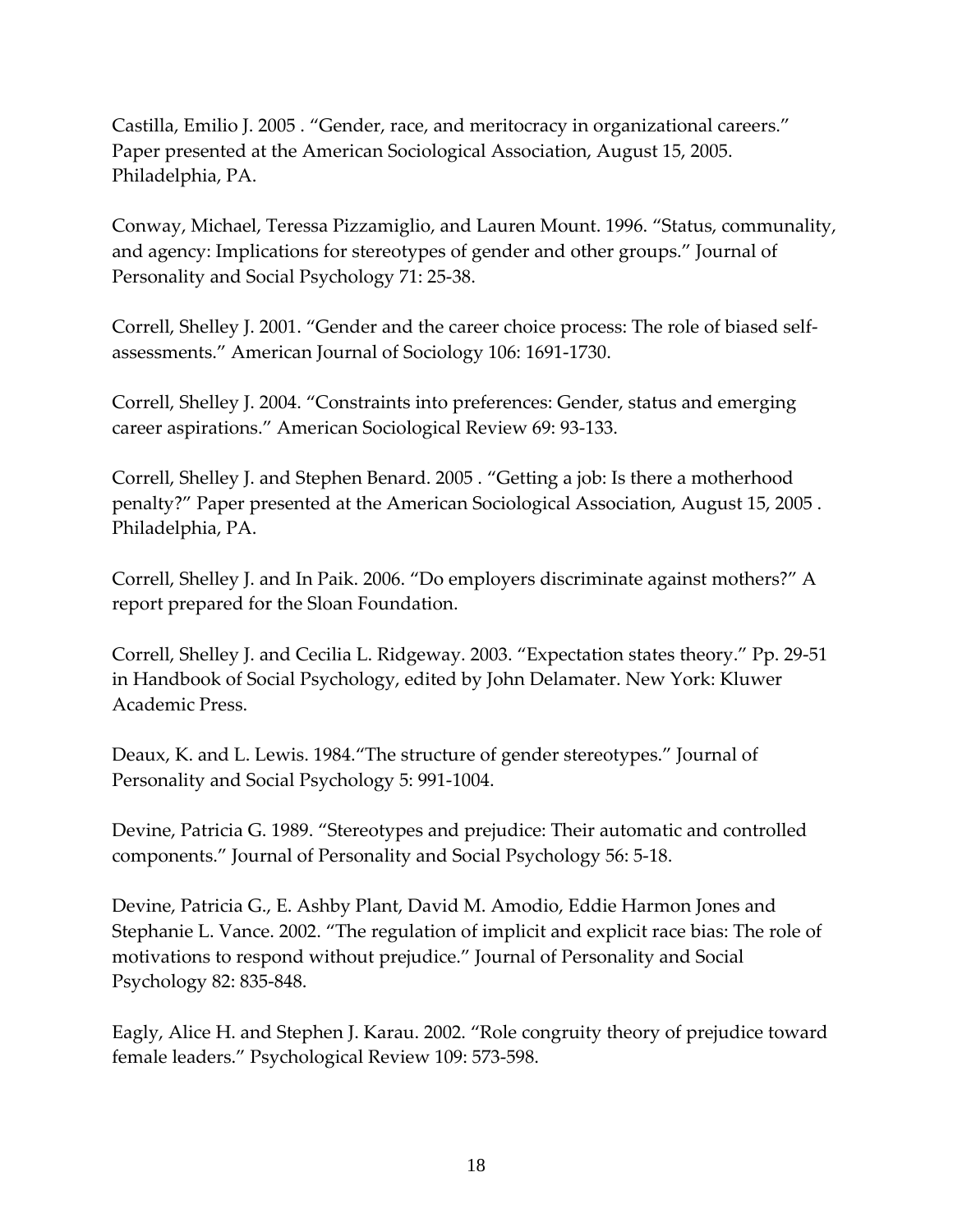Fiske, Susan T. Donald N. Bersoff, Eugene Borgida, Kay Deaux, and Madeline E. Heilman. 1991. "Social science research on trial: Use of sex stereotyping research in Price Waterhouse v. Hopkins." American Psychologist: 46:1049‐1060.

Fiske, Susan and S.E. Taylor. 1999. Social Cognition, 2nd edition. New York: McGraw‐ Hill.

Fiske, Susan T., J.C. Amy Cuddy, Peter Glick and Jun Xu. 2002. "A model of (often mixed) stereotype content: competence and warmth respectively follow from perceived status and competition." Journal of Personality and Social Psychology 82: 878‐902.

Foschi, Martha. 1989. "Status characteristics, standards and attributions." Pp. 58‐72 in Sociological Theories in Progress: New Formulations, edited by Joseph Berger, Morris. Zelditch, Jr., and Bo Anderson Boston: Houghton Mifflin.

Foschi, Martha. 1996. "Double standards in the evaluation of men and women." Social Psychology Quarterly 59: 237‐254.

Foschi, Martha. 2000 . "Double standards for competence: Theory and research. Annual Review of Sociology 26: 21‐42.

Foschi, Martha, Larrisa Lai and Kristen. Sigerson. 1994. "Gender and double standards in the assessment of job applicants." Social Psychology Quarterly 57: 326‐39.

Goldin, Claudia and Cecilia Rouse. 2000. "Orchestrating impartiality: The impact of 'blind' auditions on female musicians." The American Economic Review 90: 715‐741.

Greenhaus, Jeffrey H. and Saroj Parasuraman. 1993. "Job performance attributions and career advancement prospects: An examination of gender and race effects." Organizational Behavior and Human Decision Processes 55: 273‐297.

Greenwald, Anthony G. and Mahzarin Banaji. 1995. "Implicit social cognition: Attitudes, self‐esteem, and stereotypes." Psychological Review 102: 4‐27.

Heilman, Madeline E. 2001. "Description and prescription: How gender stereotypes prevent women's ascent up the organizational ladder." Journal of Social Issues 57:657‐ 674.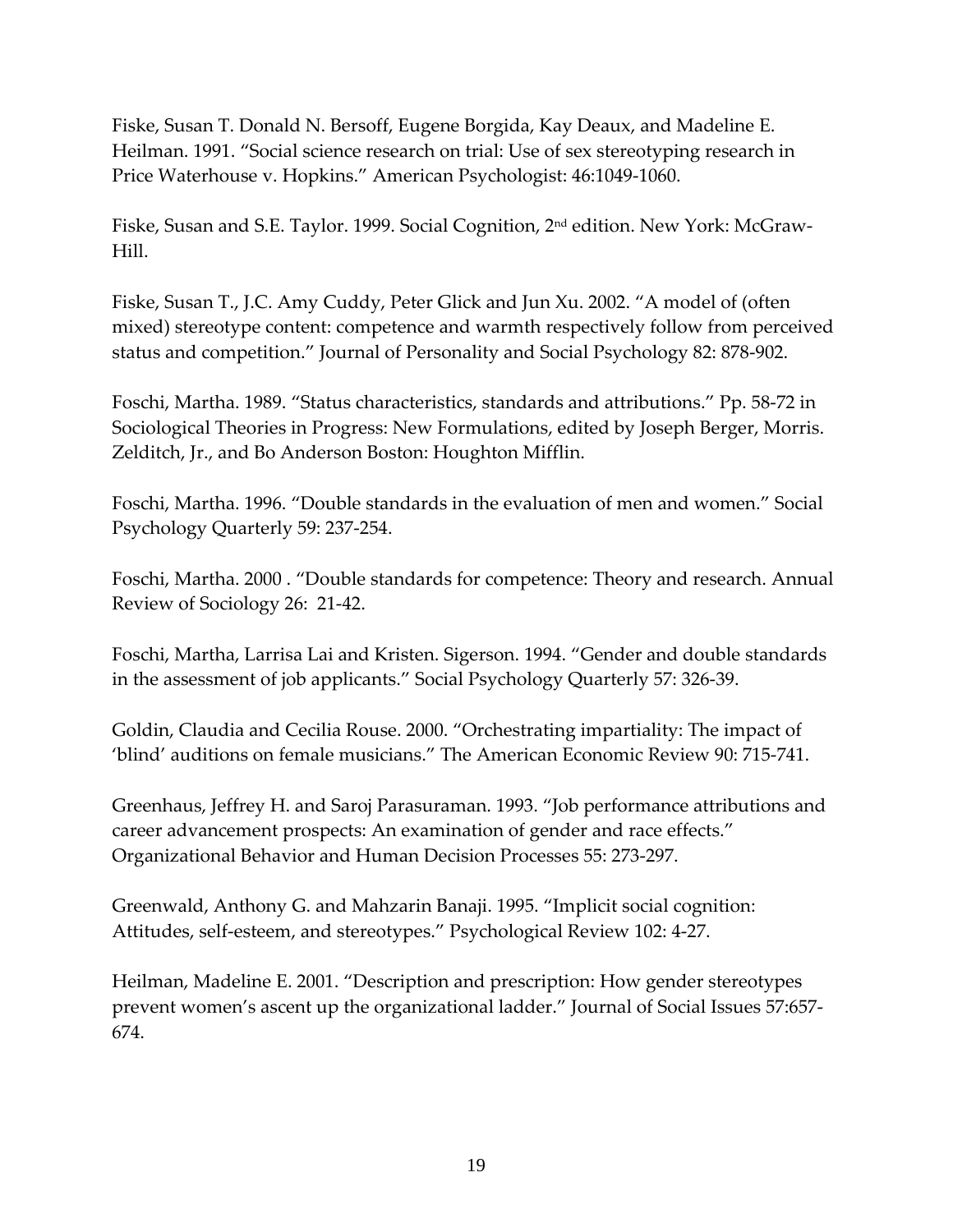Heilman, Madeline E., Caryn J. Block, Richard F. Martell, and Michael C. Simon. 1989. "Has anything changed? Current characterizations of men, women, and managers." Journal of Applied Psychology 74: 935‐942.

Heilman, Madeline E., Aaron S. Wallen, Daniella Fuchs, and Melinda M. Tamkins. 2004."Penalties for success: Reactions to women who succeed at male gender‐typed tasks." Journal of Applied Psychology 89: 416‐427.

Kunda, Ziva, Paul G. Davies, Barbara D. Adams, and Steven J. Spencer. 2002. "The dynamic time course of stereotype activation: Activation, dissipation, and resurrection." Journal of Personality and Social Psychology 82: 283‐299.

Long, J. Scott, Paul D. Allison, Robert McGinnis. 1993. "Rank advancement in academic careers: Sex differences and the effects of productivity." American Sociological Review 58: 703‐722.

Lovaglia, Michael J., Jeffrey W. Lucas, Jeffrey A. Houser, Shane R. Thye, and Barry Markovsky. 1998. "Status processes and mental ability test scores." American Journal of Sociology 104: 195‐228.

McCracken, Douglas M. 2000. "Winning the talent war for women: Sometimes it takes a revolution." Harvard Business Review November‐December: 159‐167.

Phillips, Katherine. W., and D. L. Loyd. 2006. "When surface and deep‐level diversity collide: The effects on dissenting group members." Organizational Behavior and Human Decision Processes 99: 143‐160.

Phillips, Katherine. W. 2003. "The effects of categorically based expectations on minority influence: The importance of congruence." Personality and Social Psychology Bulletin 29: 3‐13.

Plant, E. Ashby and Patricia G. Devine. 2001. "Responses to other‐imposed pro‐black pressure: Acceptance or backlash?" Journal of Experimental Social Psychology 37: 486‐ 501.

Rynes, S. and B. Rosen. 1995. "A field survey of factors affecting adopting and perceived success of diversity training." Personnel Psychology 48: 247‐70.

Ridgeway, Cecilia L. 1982. "Status in groups: The importance of motivation." American Sociological Review 47: 76‐88.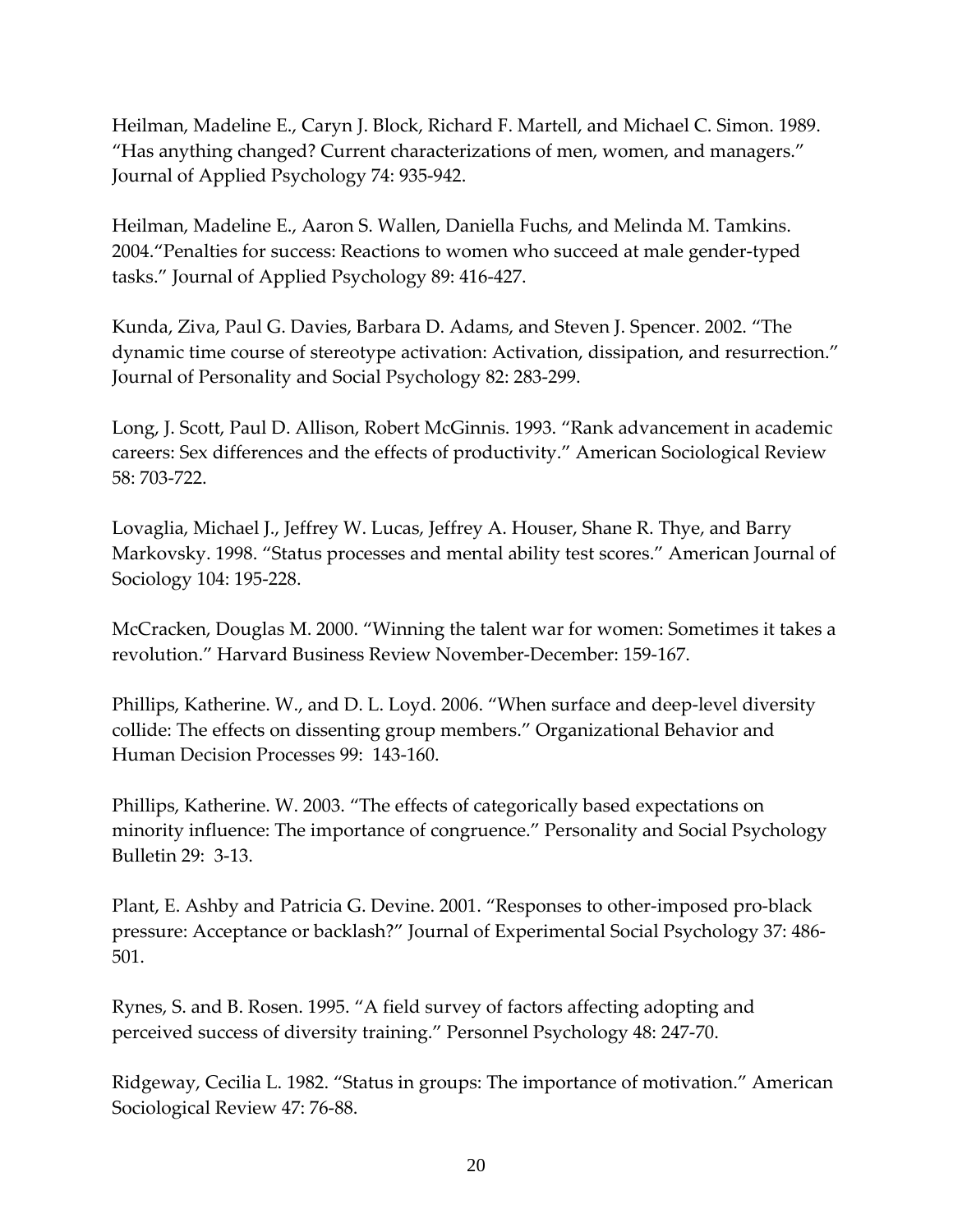Ridgeway, Cecilia L., Cathryn Johnson and David Diekema. 1994. "External status, legitimacy, and compliance in male and female groups." Social Forces 72: 1051‐1077.

Ridgeway, Cecilia L. 2001. "Social status and group structure." Pp. 352‐375 in Blackwell Handbook of Social Psychology: Group Processes, edited by Michael A. Hogg and Scott Tindale. Malden, MA: Blackwell.

Ridgeway, Cecilia and Shelley J. Correll. 2004." Unpacking the gender system: A theoretical perspective on gender beliefs and social relations." Gender & Society 15: 510-531.

Rudman, Laurie A. 1998. "Self‐promotion as a risk factor for women: The costs and benefits of counterstereotypical impression management." Journal of Personality and Social Psychology 74:629‐645.

Rudman, Laurie A., Richard D. Ashmore, and Melvin L. Gary. 2001. "'Unlearning' automatic biases: The malleability of implicit prejudice and stereotypes." Journal of Personality and Social Psychology 81: 856‐868.

Rudman, Laurie and Peter Glick. 1999. "Feminized management and backlash toward agentic women: The hidden cost to women of a kinder, gentler image of women managers." Journal of Personality and Social Psychology 77: 1004‐1010.

Sinclair, Lisa and Ziva Kunda. 1999. "Reactions to a black professional: Motivated inhibition and activation of conflicting stereotypes." Journal of Personality and Social Psychology 77: 885‐904.

Sinclair, Lisa and Ziva Kunda. 2000. "Motivated stereotyping of women: She's fine if she praised me but incompetent if she criticizes me. Personality and Social Psychology Bulletin 26: 1329‐1342.

Sonnert, Gerhard and Gerald Holton. 1996. "Career patterns of women and men in the sciences." American Scientist 84: 63‐73.

Spencer, Steven. J., S. Fein, C. Wolfe, C. Fong and M. Dunn. 1998. "Stereotype activation under cognitive load: The moderating role of self‐image threat." Personality and Social Psychology Bulletin 24: 1139‐1152